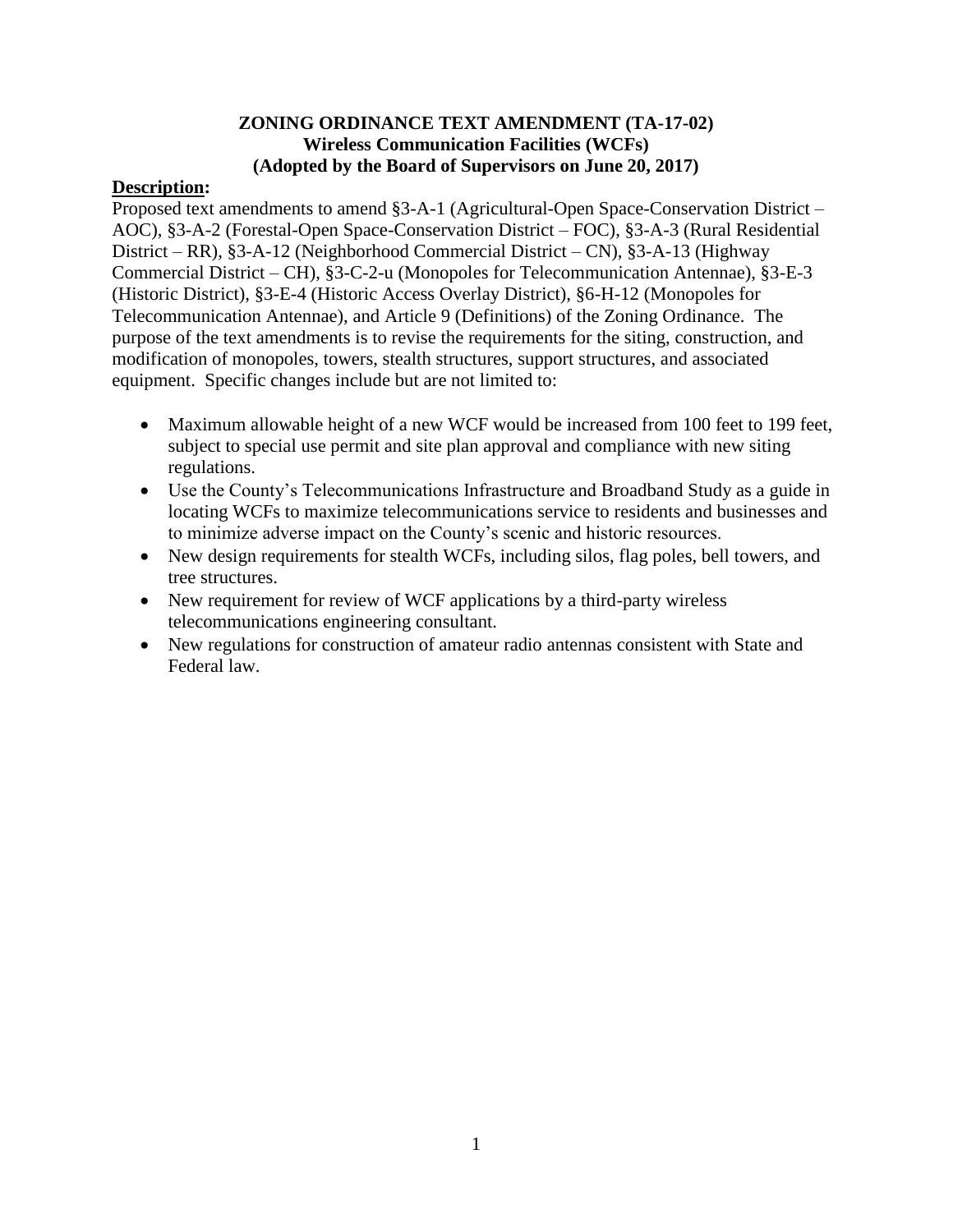**Ordinance Amendment Text (Changes shown in bold italics with strikethroughs where necessary:**

- 3-C-2-u Monopoles for Telecommunication Antennae:  *Wireless Communication Facilities (WCFs):*
- 1 A site plan, in accord with Section 6 of this ordinance, shall be submitted for Monopoles for Telecommunication Antennae (note: Section 6-H-12, Standards for Monopoles for Telecommunication Antennae, contains additional specific regulations). A monopole is a self-supporting single shaft structure. It does not have guy wires and is not a lattice tower with multiple legs and cross-bracing structure
- *1. Purpose and objectives; Telecommunications Engineering Study.*
	- *a. Purpose. The purpose of this section and the design standards in §6-H-12 is to provide for the siting of Wireless Communication Facilities (WCFs) by establishing requirements for the siting, construction and modification of monopoles, towers, stealth structures, support structures, and associated equipment.*
	- *b. Objectives. The objectives of this section are:* 
		- *(1) To reduce the adverse visual impact of such facilities*
		- *(2) To encourage the placement of WCFs in locations with appropriate vegetative cover and screening, and encourage co-location of antennas as an alternative to construction of new WCFs*
		- *(3) To promote alternative stealth structure design*
		- *(4) To facilitate deployment of WCFs to provide coverage to residents and businesses of Clarke County in a manner consistent with the County's character*
	- *c. Telecommunications Infrastructure and Broadband Study. This section is intended to be applied in conjunction with the County's Telecommunications Infrastructure and Broadband Study. The Study's proposed locations for new WCFs are a guide to maximize telecommunications service to residents and businesses and to minimize adverse impact on the County's scenic and historic resources.*
- *2. Classes of Wireless Communication Facilities. WCFs shall be divided into the following classes:*
	- *a. Class 1. WCFs with a height not to exceed fifty (50) feet above ground level (AGL). Such design shall be limited to a monopole or "stealth" design. Antennas must be surface mounted on the monopole.*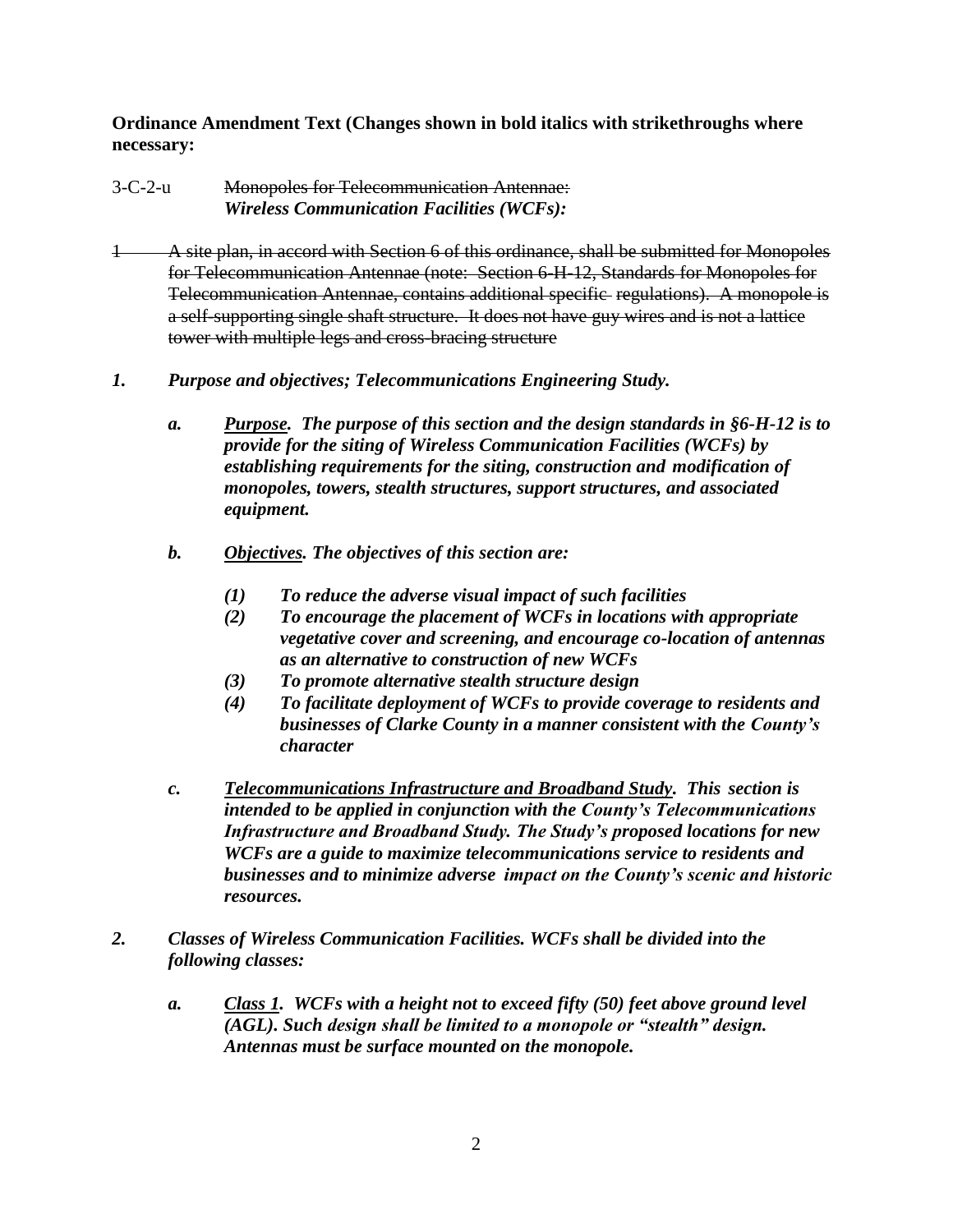- *b. Class 2. WCFs with a height not to exceed eighty (80) feet above ground level (AGL). Such facilities shall be limited to a monopole or "stealth" design. Antennas must be surface mounted on the monopole.*
- *c. Class 3. WCFs with a height not to exceed one hundred and twenty (120) feet above ground level (AGL). Such facilities shall be limited to a monopole design as the support structure.*
- *d. Class 4. WCFs with a height not to exceed one hundred and ninety nine (199) feet above ground level (AGL). Such facilities shall be limited to a monopole design as the support structure.*
- *e. Class 5. Amateur radio antennas subject to the limitations of Code of Virginia §15.2-2293.1 and Federal Communications Commission (FCC) provisions specified in the Code of Federal Regulations.*
- *3. General Use Standards.*
	- *a. All WCFs must meet current standards and regulations of the Federal Aviation Administration (FAA), FCC, and any other agency of the county, state, or federal government with the authority to regulate WCFs. If regulations change and WCFs are required to comply with such changes, the owners of the WCFs governed by this ordinance shall bring WCFs into compliance within six (6) months of the effective date of such change in standards or regulations. Failure to comply shall constitute grounds for the removal of the WCFs at the owner's expense.*
	- *b. WCFs shall be considered either a principal or accessory use.*
- *4. By-right uses. The uses listed in this subsection are deemed to be by-right uses subject to review and approval of a site development plan demonstrating compliance with this section, §6-H-12, and other applicable sections of the Zoning Ordinance:*
	- *a. Co-location. Co-location of new antennas, electronics, cables, and ground support equipment to include cabinets, shelters, power supply transformers, generators, fuel tanks, power meters and other required support equipment on existing WCFs or other structures. The site development plan shall be subject to administrative review and approval by the Zoning Administrator. Third-party engineering review may be required if deemed necessary by the Zoning Administrator.*
	- *b. Class 1 and Class 5 WCFs. The site development plan shall be subject to administrative review and approval by the Zoning Administrator. Third-party engineering review may be required if deemed necessary by the Zoning Administrator.*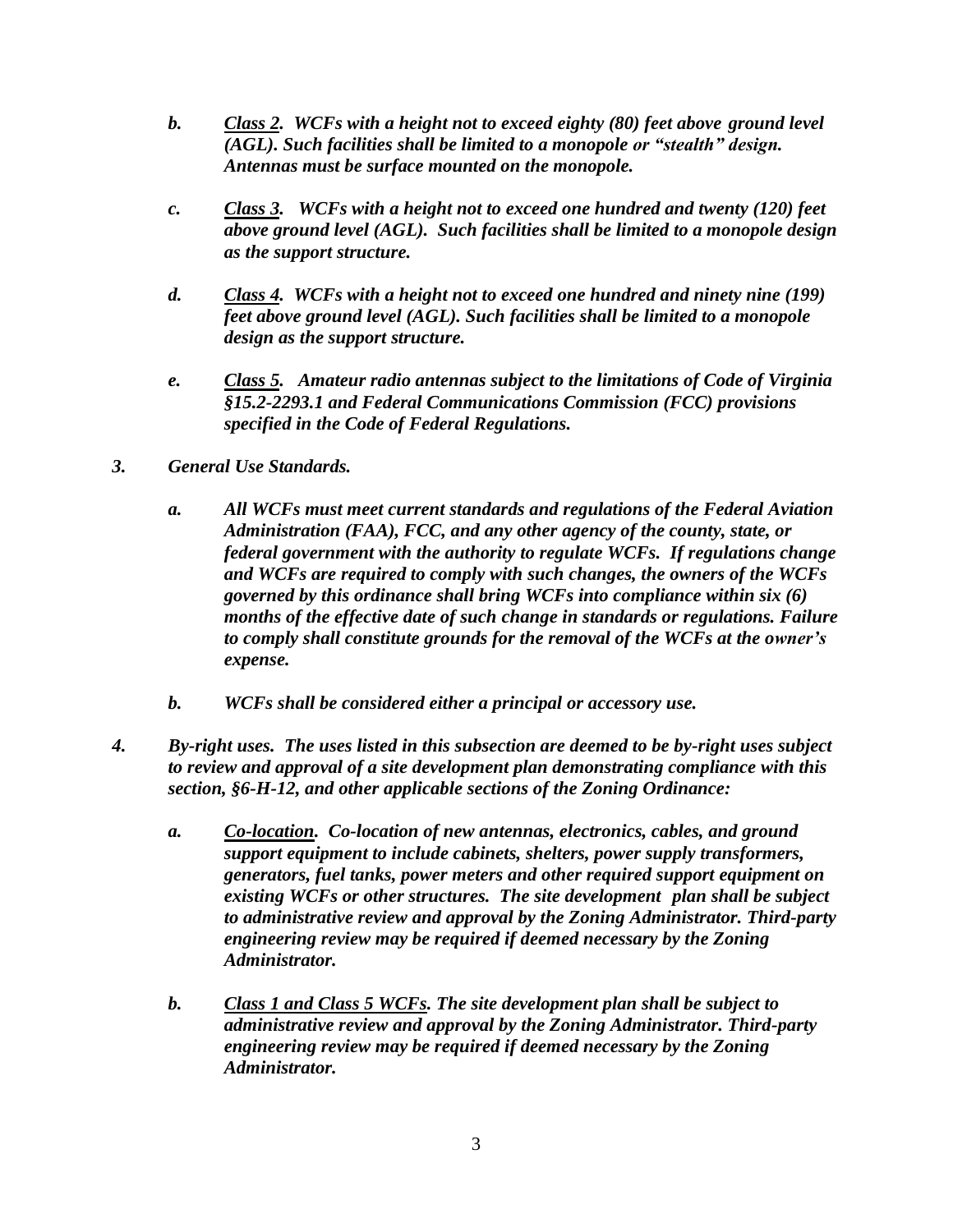- *c. Class 2 WCFs. The site development plan shall be subject to administrative review and approval by the Planning Commission including third-party engineering review.*
- *d. Distributed antenna systems (DAS). Installing a DAS (such as a cable microcell network) through the use of multiple low-powered transmitters/ receivers attached to existing wireless systems, such as conventional cable or telephone equipment, or similar technology that does not require the use of WCFs. The site development plan shall be subject to administrative review and approval by the Zoning Administrator. Third-party engineering review may be required if deemed necessary by the Zoning Administrator.*
- *e. WCF upgrades/equipment maintenance of an existing wireless provider on a WCF. The site development plan shall be subject to administrative review and approval by the Zoning Administrator. Third-party engineering review may be required if deemed necessary by the Zoning Administrator.*
- *5. Special Uses.* 
	- *a. The uses listed in this subsection require issuance of a Special Use Permit including review and approval of a site development plan demonstrating compliance with this section, §6-H-12, and other applicable sections of the Zoning Ordinance:*
		- *(1) Class 3 & 4 WCFs.*
		- *(2) Any Class 3 or Class 4 WCF which is being rebuilt on the same parcel to accommodate the co-location of an additional WCF. The rebuilt WCF shall meet all requirements of this section and §6-H-12. There shall only be one (1) WCF per Special Use Permit in the designated compound area.*
	- *b. In granting a Special Use Permit, the Planning Commission may recommend and the Board of Supervisors may impose conditions to the extent that the Board concludes such conditions are necessary to minimize any adverse effect of the proposed WCF on adjoining properties.*
- *6. Co-location of antennas as required by Federal law.* Notwithstanding any provision of this Ordinance related to Special Use Permit requirements and procedures on any specific special use condition placed on an approved monopole *WCF*, the Zoning Administrator shall administratively approve an amendment to the previously approved site development plan for a monopole *a site development plan* to allow co-location, removal, or replacement of transmission equipment *antennas, electronics, cables, and ground support equipment to include cabinets, shelters, power supply transformers, generators, fuel tanks, power meters and other required support equipment on existing Class 1, 2,*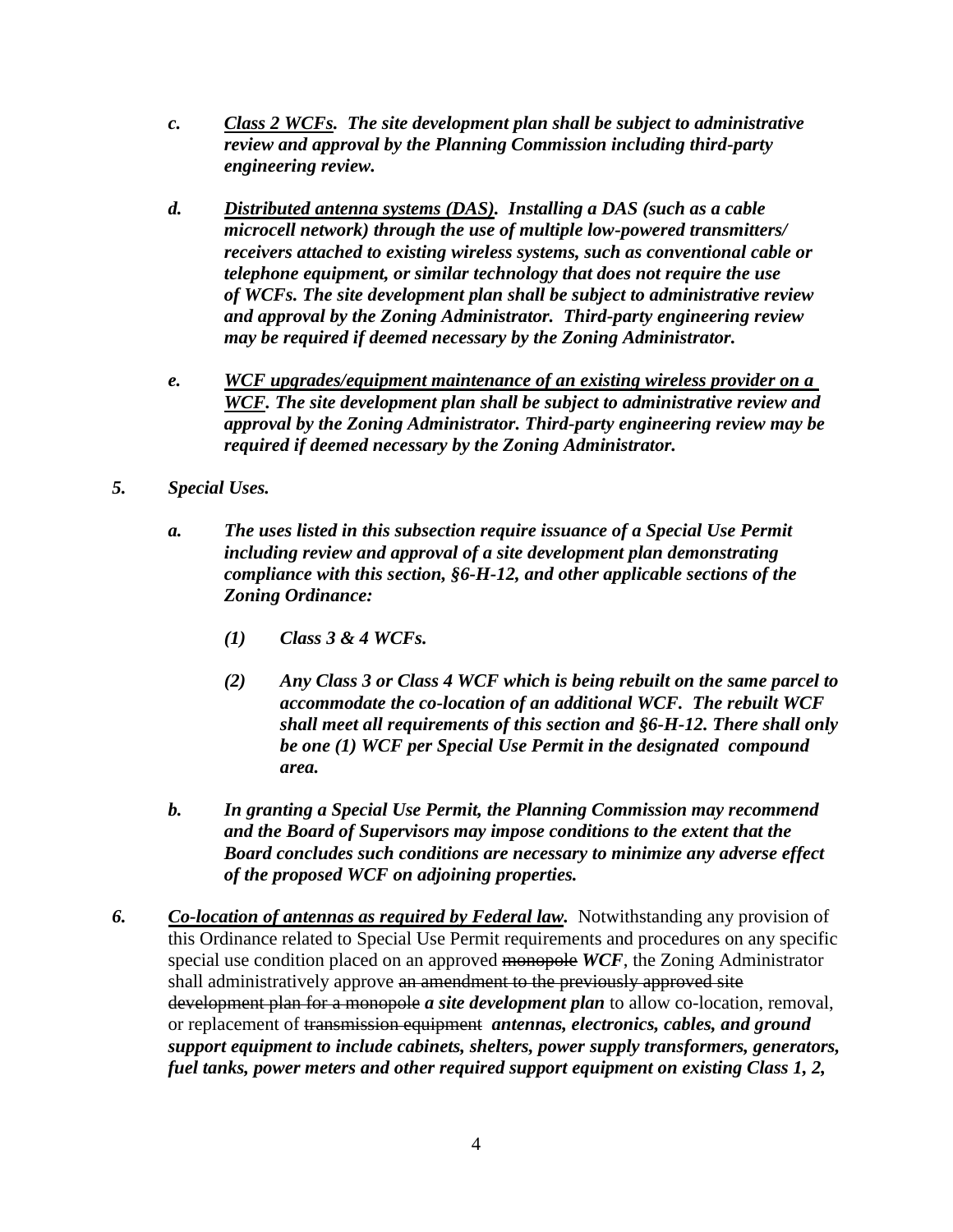*3, or 4 WCFs*, as required by Federal law, that meets all of the following standards:

- a. The co-location, removal, or replacement of equipment does not result in the monopole *WCF* failing to meet the requirements of  $$6$  H-12-b and  $$6$  H-12-e *§6-H-12-a-5 of* this Ordinance.
- b. Installation of the proposed equipment does not increase the height of the monopole *WCF* by more than 10% of the original approved height or by the height needed to provide 20 feet of separation from the closest antenna array location on the monopole *WCF*, whichever is greater, except that the mounting of the proposed equipment may exceed these limits if necessary to avoid interference with equipment existing on the monopole WCF. For any request to exceed height limits to avoid interference with existing equipment on the monopole *WCF*, the applicant shall provide a report by a licensed engineer to justify the request. Such report shall be evaluated by the County's engineering consultant and the applicant shall be responsible for reimbursing the county for all costs associated with the consultant's review.
- c. Installation of the proposed equipment would not involve the installation of more than the standard number of new equipment cabinets for the technology involved, not to exceed four, or more than one new equipment shelter. New equipment shelters and cabinets shall be located within the existing approved compound.
- d. Installation of the proposed equipment would not involve the adding of any appurtenance that would protrude from the edge of the monopole more than 20 feet or protrude more than the width of the largest existing appurtenance, whichever is less. Mounting of the proposed equipment may exceed the foregoing size limits if necessary to provide shelter from inclement weather or to connect the equipment to the monopole via cable.
- **de**. Installation of the proposed equipment would not involve excavation outside the boundaries of the monopole *WCF* site depicted on the original approved site development plan.
- *78. Compliance with Federal and State regulations required. Compliance with all Federal Aviation Administration and Federal Communication Commission requirements, including review by the Virginia Department of Historic Resources of properties eligible for listing and listed on the National Register of Historic Places in accord with Section 106 procedures, shall be demonstrated in writing if required by statute.*
- *89. Commercial use of Class 5 WCFs prohibited. There shall be no co-location of any commercial antennas or equipment on any Class 5 amateur radio WCF for service other than the owner/operator of the Class 5 structure. If any commercial service is located on the WCF, the Class 5 WCF shall lose its status as a Class 5 WCF and shall become a commercial facility and be treated as such under County, State and Federal regulations.*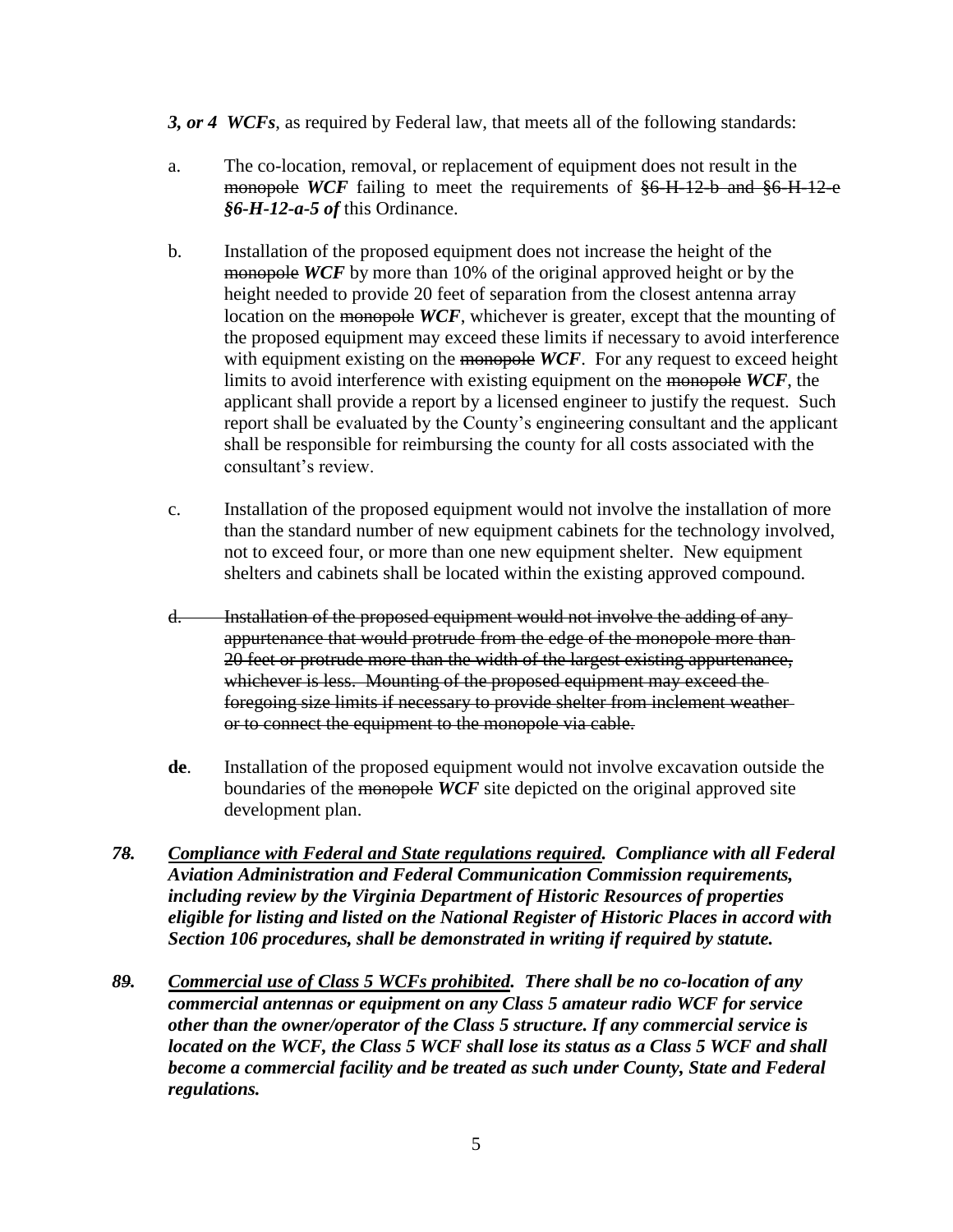*9. Existing monopoles and telecommunication towers. Monopoles in existence as of the adoption date of this ordinance shall be considered as WCFs with a Class that corresponds to the monopole's height. Existing telecommunication towers in excess of 199 feet in height or having a design other than a monopole shall not be considered WCFs for the purpose of this ordinance.*

| <b>Class</b>             | AOC              | <b>FOC</b>       | CH               | CN               | $\mathbb{R}$     | <b>Historic</b><br>$\boldsymbol{Overlay^*}$ | <b>Hist Access</b><br>$Overlay*$ |
|--------------------------|------------------|------------------|------------------|------------------|------------------|---------------------------------------------|----------------------------------|
| $Co-$<br><b>Location</b> | $\boldsymbol{A}$ | $\boldsymbol{A}$ | $\boldsymbol{A}$ | $\boldsymbol{A}$ | A                | $\boldsymbol{A}$                            | $\boldsymbol{A}$                 |
| (max 50')                | $\boldsymbol{P}$ | $\boldsymbol{P}$ | $\boldsymbol{P}$ | $\boldsymbol{P}$ | $\boldsymbol{P}$ | $\boldsymbol{X}$                            | $\boldsymbol{P}$                 |
| 2<br>(max 80')           | $\boldsymbol{P}$ | $\boldsymbol{P}$ | P                | $\boldsymbol{P}$ | $\boldsymbol{P}$ | $\boldsymbol{X}$                            | P                                |
| $3$ (max)<br>120'        | $\boldsymbol{S}$ | $\boldsymbol{S}$ | $\boldsymbol{S}$ | $\boldsymbol{X}$ | $\boldsymbol{X}$ | $\boldsymbol{X}$                            | $\boldsymbol{S}$                 |
| $4$ (max)<br>199'        | $\boldsymbol{S}$ | $\boldsymbol{S}$ | $\boldsymbol{S}$ | $\boldsymbol{X}$ | $\boldsymbol{X}$ | $\boldsymbol{X}$                            | $\boldsymbol{S}$                 |
| $5$ (am.<br>radio)       | $\boldsymbol{P}$ | $\boldsymbol{P}$ | $\boldsymbol{P}$ | $\boldsymbol{P}$ | $\boldsymbol{P}$ | $\boldsymbol{P}$                            | $\boldsymbol{p}$                 |

### *ZONING DISTRICTS FOR WIRELESS COMMUNICATION FACILITIES*

*P – Permitted/by-right*

*A – Accessory use*

*S – Special use*

*X – Prohibited use*

*\* -- Subject to the underlying zoning district regulations and compliance with overlay district review criteria.*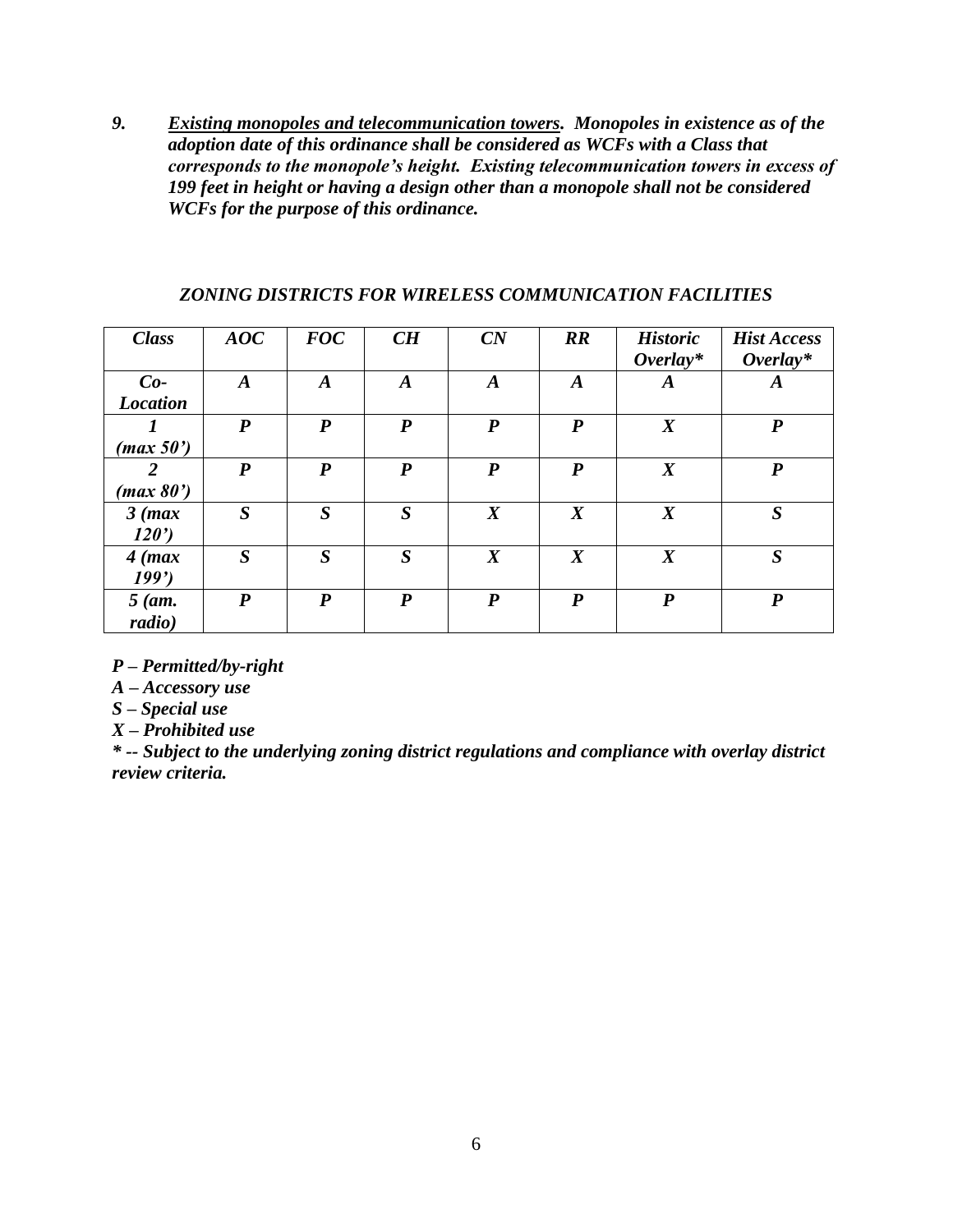| <b>Class</b>                | <b>Max</b>    |                      | <b>Special Use</b> | <b>Site Plan</b> | <b>Engineering</b> | <b>Design</b>   |
|-----------------------------|---------------|----------------------|--------------------|------------------|--------------------|-----------------|
|                             |               | Approval             |                    |                  |                    |                 |
|                             | <b>Height</b> | <b>Authority</b>     | <b>Permit</b>      | Required?        | Review             |                 |
|                             |               |                      | Required?          |                  | Required?          |                 |
| $\boldsymbol{l}$            | 50 feet       | <b>Zoning</b>        | $No - by right$    | $Yes*$           | <b>Zoning</b>      | <b>Monopole</b> |
|                             |               | <b>Administrator</b> | use                |                  | Administrator's    | or stealth      |
|                             |               |                      |                    |                  | discretion         | w/surface       |
|                             |               |                      |                    |                  |                    |                 |
|                             |               |                      |                    |                  |                    | mounted         |
|                             |               |                      |                    |                  |                    | antennas        |
| $\overline{2}$              | 80 feet       | <b>Planning</b>      | $No - by right$    | Yes              | Yes                | <b>Monopole</b> |
|                             |               | <b>Commission</b>    | use                |                  |                    | or stealth      |
|                             |               |                      |                    |                  |                    | w/surface       |
|                             |               |                      |                    |                  |                    | mounted         |
|                             |               |                      |                    |                  |                    |                 |
|                             |               |                      |                    |                  |                    | antennas        |
| $\overline{\mathbf{3}}$     | 120 feet      | <b>BOS</b> with PC   | Yes                | Yes              | Yes                | <b>Monopole</b> |
|                             |               | review               |                    |                  |                    |                 |
| $\overline{\boldsymbol{4}}$ | 199 feet      | <b>BOS</b> with PC   | Yes                | Yes              | Yes                | <b>Monopole</b> |
|                             |               | review               |                    |                  |                    |                 |
| 5                           | Per           | <b>Zoning</b>        | $No - by right$    | Yes*             | <b>Zoning</b>      | <b>Amateur</b>  |
|                             |               |                      |                    |                  |                    |                 |
|                             | <b>State</b>  | <b>Administrator</b> | use                |                  | Administrator's    | radio           |
|                             | law           |                      |                    |                  | discretion         | antenna         |
|                             |               |                      |                    |                  |                    | per State       |
|                             |               |                      |                    |                  |                    | law             |
|                             |               |                      |                    |                  |                    |                 |

### *SUMMARY OF WIRELESS COMMUNICATION FACILITY CLASSES*

*\* Depending on the nature and design of the Class 1 or Class 5 WCF, the Zoning Administrator has the discretion to waive certain site development plan requirements per §6-C.* 

*NOTE – Co-location of new antennas and equipment on existing WCFs and other structures are approved administratively by the Zoning Administrator.*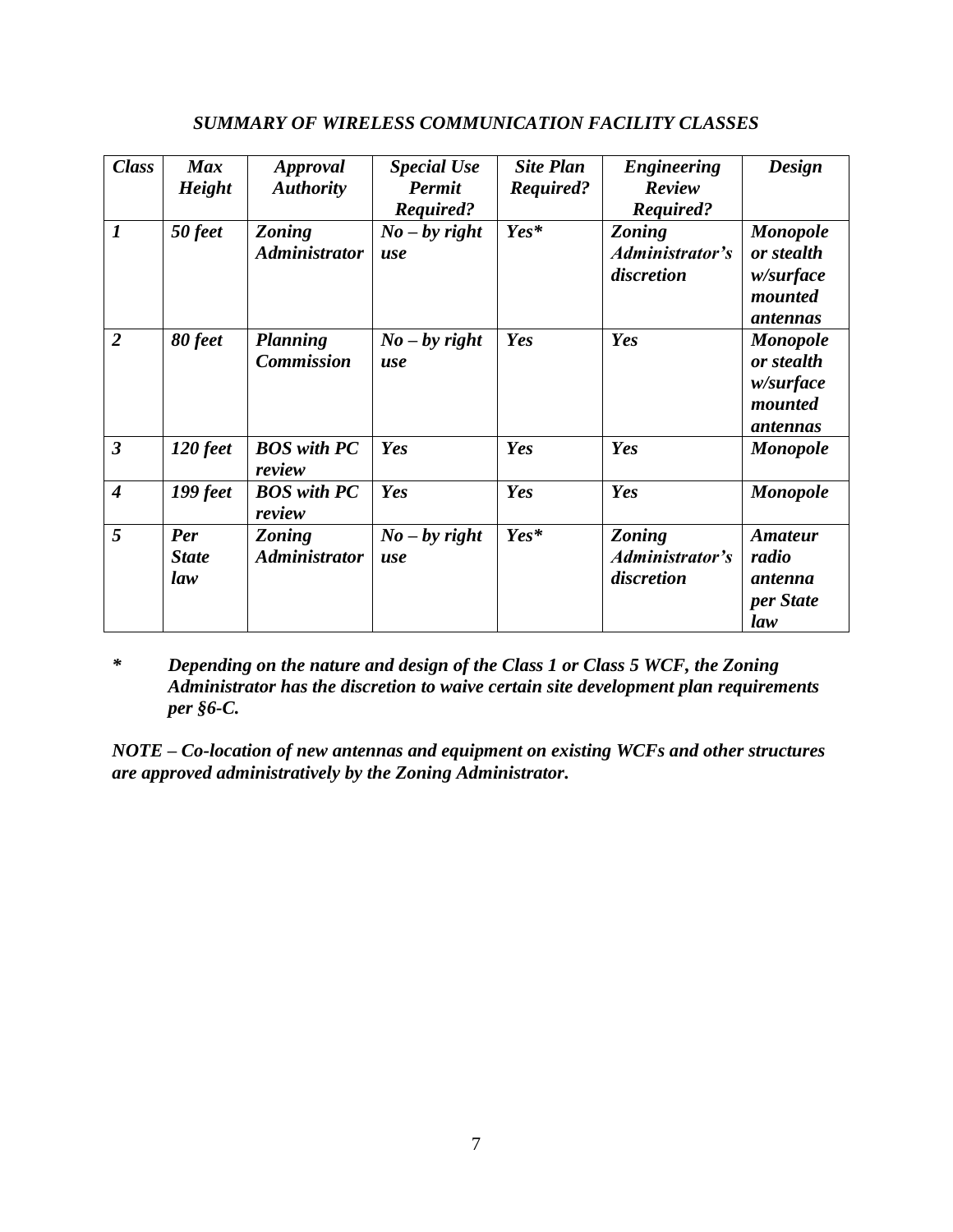- 6-H-12 Monopoles for Telecommunication Antennae *Design Standards for Wireless Communication Facilities (WCFs)*
- 6-H-12-a. *Design Standards*
- 1. *All WCFs shall be a monopole or stealth design.*
- 2. **Prohibition on lighted WCF.** A monopole WCF shall not trigger a requirement, public or private, that it be lighted nor shall it be lighted on a voluntary basis.
- 3. Height *requirements.*
	- a. *The maximum height for a Class 1 WCF shall be fifty (50) feet including any attachments.*
	- b. *The maximum height of a Class 2 WCF shall be eighty (80) feet including any attachments.*
	- *c. The maximum height of a Class 3 WCF shall be one hundred and twenty (120) feet including any attachments.*
	- *d. The maximum height of a Class 4 WCF shall be one hundred and ninety nine (199) feet including any attachments.*
	- *e. Class 5 WCFs shall conform to all Federal codes regulating amateur radio Licenses.*
	- *f.* Determination of monopole height shall include any attachments to the monopole *WCF. Lightning rods shall be exempt from the maximum height calculation*.
- 4. *Aesthetic requirements. WCFs shall meet the following aesthetic requirements:*
	- a. The visual impact of a monopole *WCF* and any associated facilities (including attachments, security fencing, utilities, and equipment shelters) shall blend with the natural and built environment of the surrounding area using mitigation measures such as: architecture, color, innovative design, landscaping, setbacks greater than the minimum required, materials, siting, topography, and visual screening. The number of existing monopoles *readily apparent Class 2, 3, and 4 WCFs* in an area shall also be considered when determining visual impact of a new monopole *WCF*. Monopoles *Class 3 or 4 WCFs* shall not ridge lines, but down slope from the top of ridge lines *exceed the maximum height of the tree canopy on the topographic crest of the Blue Ridge Mountains*.

*Administrative Review of the site development plan, including third-party engineering review, will determine if stealth technology shall be used and what*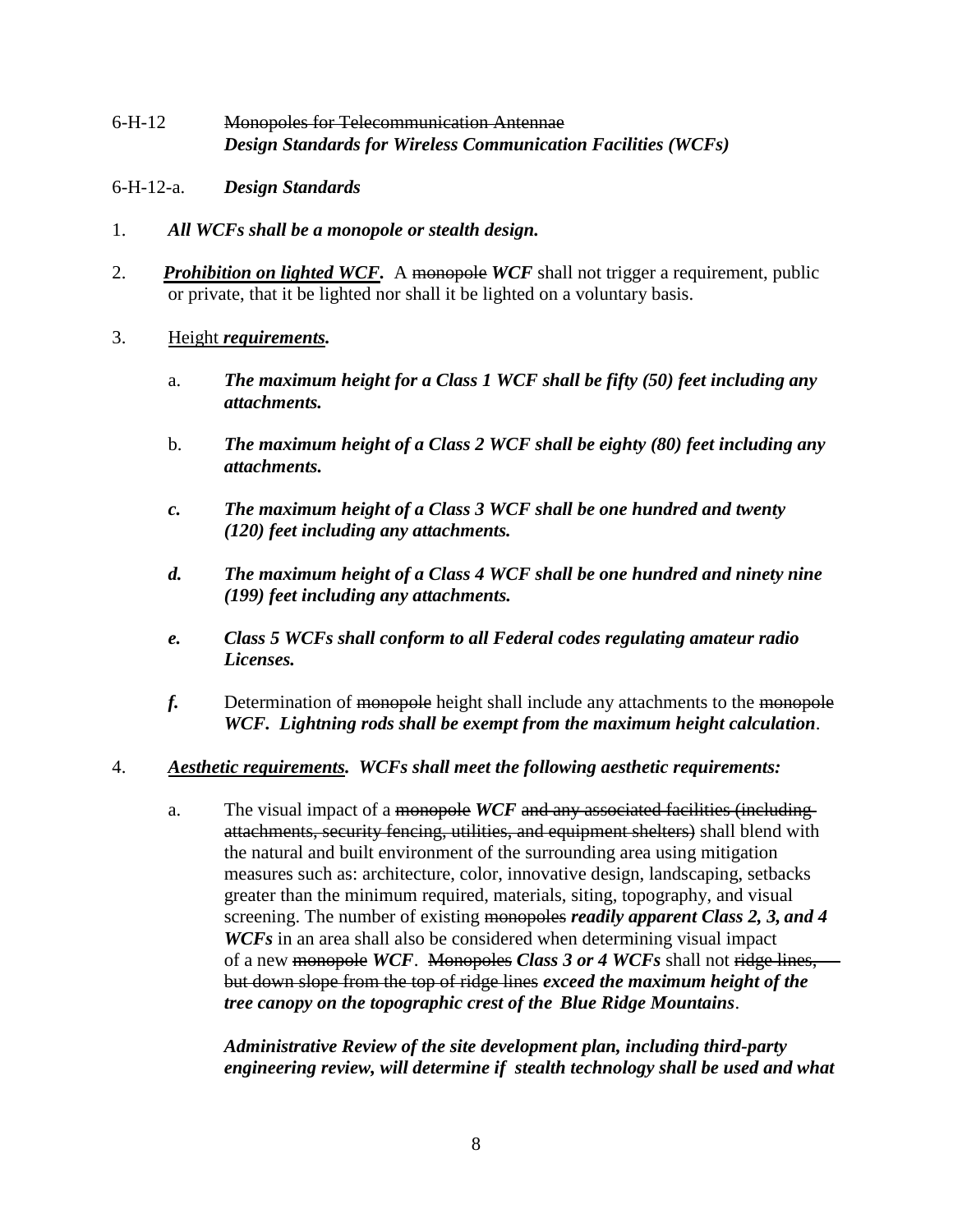*type of stealth technology is required if the WCF design and placement is determined not to meet the objectives stated within this Ordinance.*

- *b. The design of buildings and related structures within the WCF compound area shall, to the extent possible, use materials and colors that will blend into the natural setting and surrounding trees. Security fencing shall be six (6) feet tall, and dark green or black in color made of chain link.*
- *c. If various antennas, cables and electronics are installed on a structure other than another WCF (i.e., water tower, light pole, rooftop, sign or silo), the antenna and supporting electrical and mechanical equipment must be of a neutral color that is identical to, or closely compatible with, the color of the supporting structure so as to make the antenna and related equipment as visually unobtrusive as possible.*
- d. The monopole shall have the minimum diameter necessary to accommodate the proposed attachments. Attachments to the monopole shall be the same color as the monopole. Attachments to the monopole shall have the minimum dimensions and protrusion for the monopole based on the best available technology or shall be enclosed within the pole. A lightening rod may be mounted as an extension of a monopole and shall be included in determining the height of the monopole. The Board of Supervisors may require attachments to the monopole to be flushmounted as a means of reducing visibility of the monopole from surrounding properties.
- *d. Stealth Technology. Stealth technology may be used on WCFs as set forth below. Because of the agrarian nature and beauty of the County, the silo structure will be the highest valued stealth technology. This technology of silo stealth structures should blend harmoniously with the existing farm structures.* 
	- *(1) The design standards for the "Silo" stealth structure shall be:*
		- *(a) All equipment except for local commercial power service shall be placed inside of the silo. This provision shall not apply to the colocation of antennas on existing silos.*
		- *(b) The silo shall not exceed eighty (80) feet at ground level (AGL).*
		- *(c) The silo shall match any existing silo on the property in architectural design and colors.*
		- *(d) Silo compounds must match existing fencing located on the agricultural property.*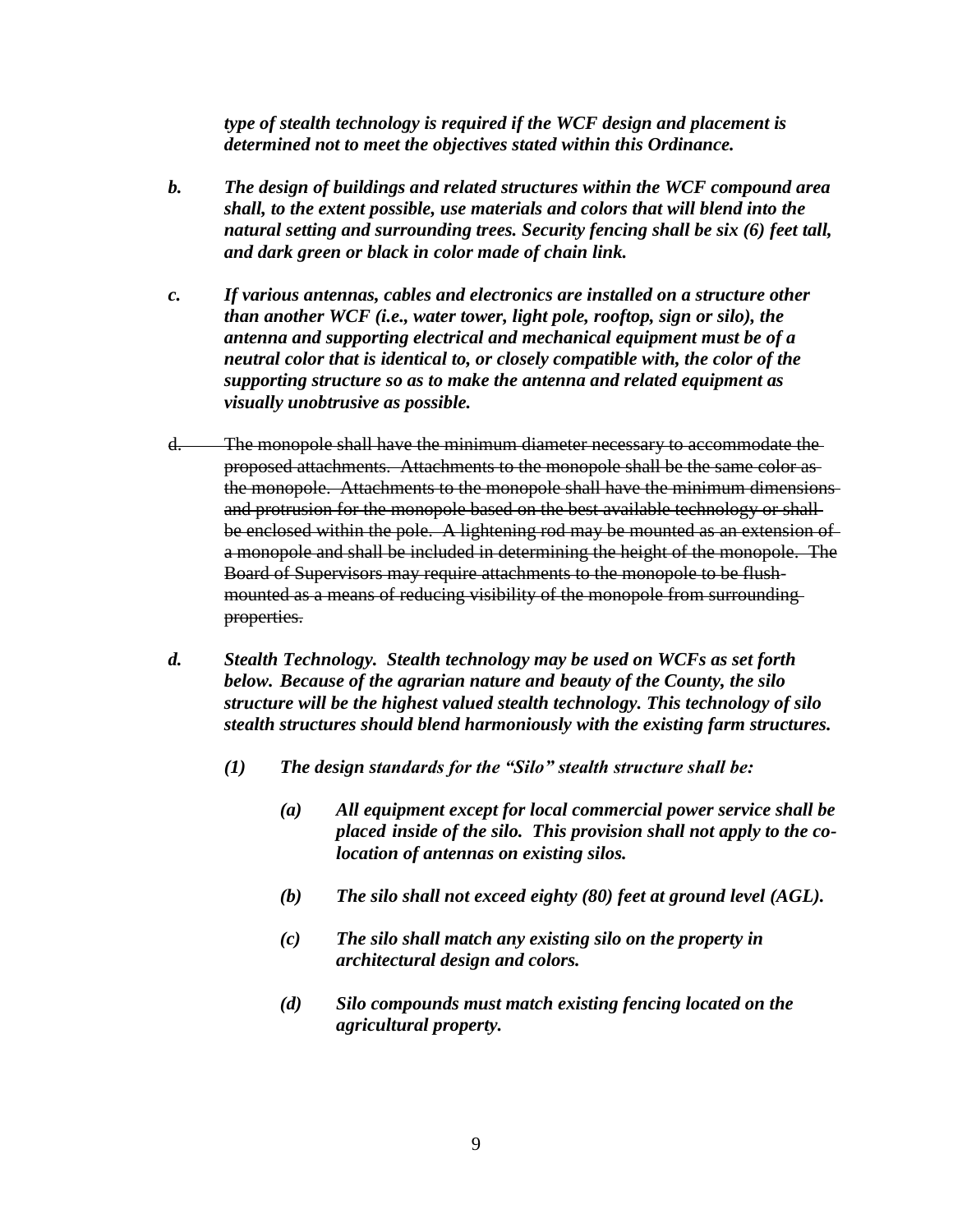- *(e) Renderings prepared by a licensed landscape architect shall be provided for all stealth silo applications.*
- *(f) The WCF shall be a Class 1 or Class 2.*



# *Examples of well-designed stealth silo WCFs*

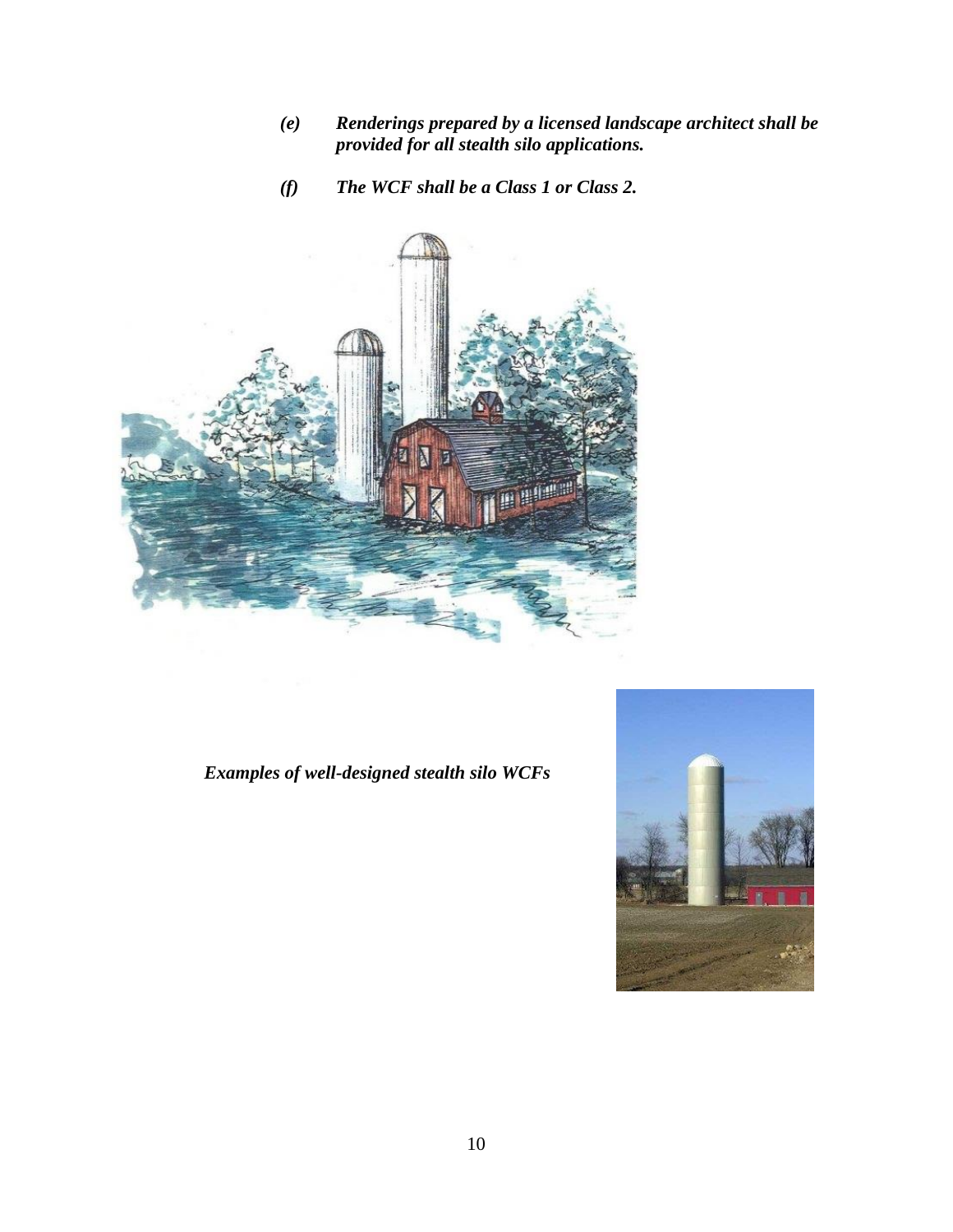- *(2) The design standards for the bell tower stealth structure shall be:*
	- *(a) All bell tower stealth WCFs shall match architecturally to the existing building's architecture.*
	- *(b) All bell tower stealth WCFs shall be no more than a 2:1 ratio from height of the bell tower to roof line of existing structure not to exceed fifty (50) feet AGL.*
	- *(c) All bell tower stealth WCFs shall be located within twenty (20) feet of the existing match structure.*
	- *(d) Renderings prepared by a licensed landscape architect shall be provided for all bell tower stealth structure applications.*
	- *(e) The WCF shall be a Class 1.*



*Example of a well-designed bell tower WCF*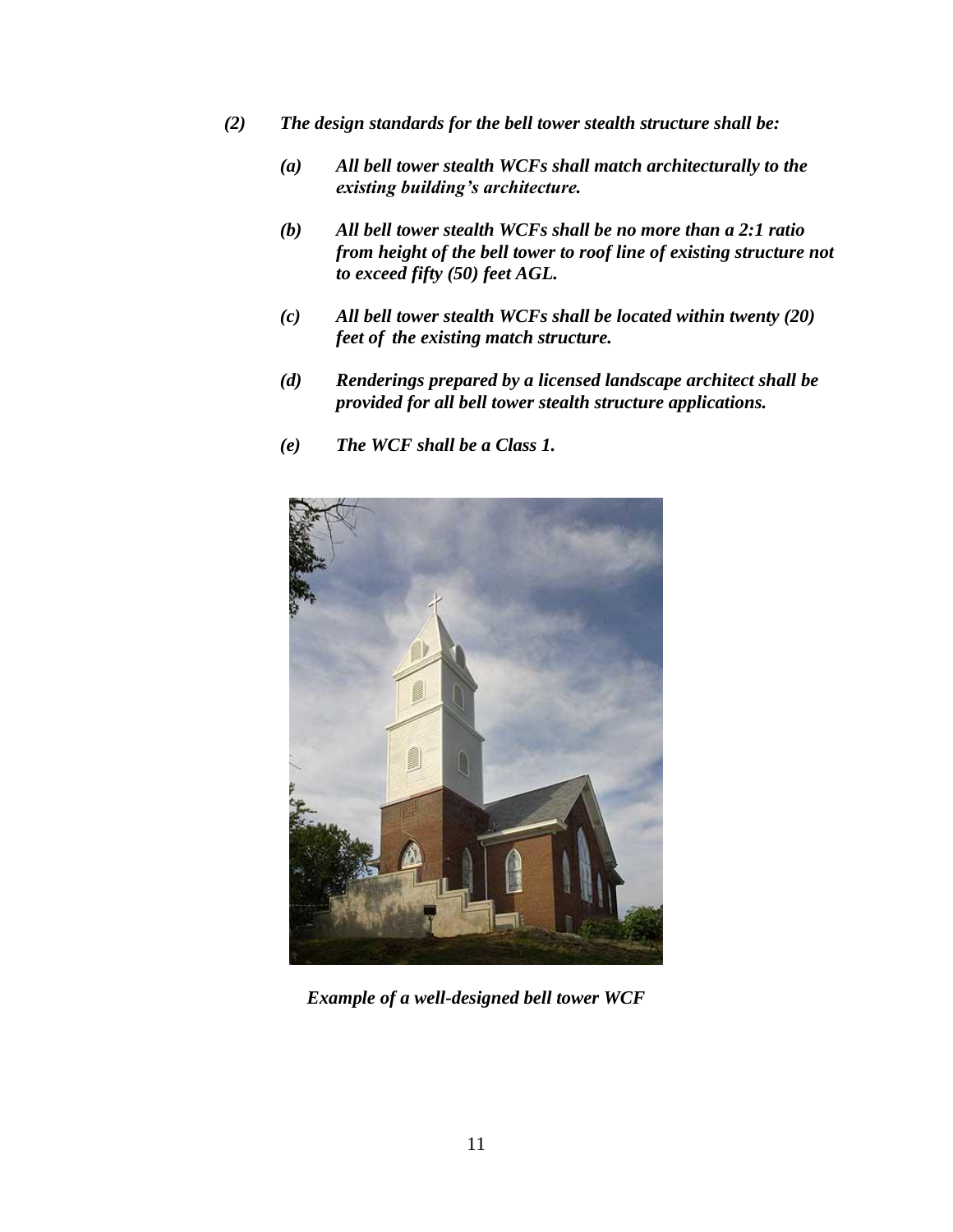- *(3) The design standards for a tree stealth structure shall be:*
	- *(a) Must not be higher than twenty (20) feet above the existing tree line measured from trees within a 200 foot radius of the proposed site.*
	- *(b) The tree structure must be designed to resemble an evergreen species native to Clarke County.*
	- *(c) The tree structure must have textured bark, branches and foliage that encapsulate the cables, electronics and antennas.*
	- *(d) The colors of the tree structure must blend with existing trees of that species and variety.*
	- *(e) The structure must meet all design standards for stability and must be maintained for accuracy of the colors and foliage.*
	- *(f) Renderings prepared by a licensed landscape architect shall be provided for all tree stealth structure applications.*
	- *(g) The WCF shall be a Class 1 or 2. May be a Class 3 WCF depending upon topography of site and surrounding properties and the height of surrounding tree coverage.*



*Example of a well-designed tree WCF*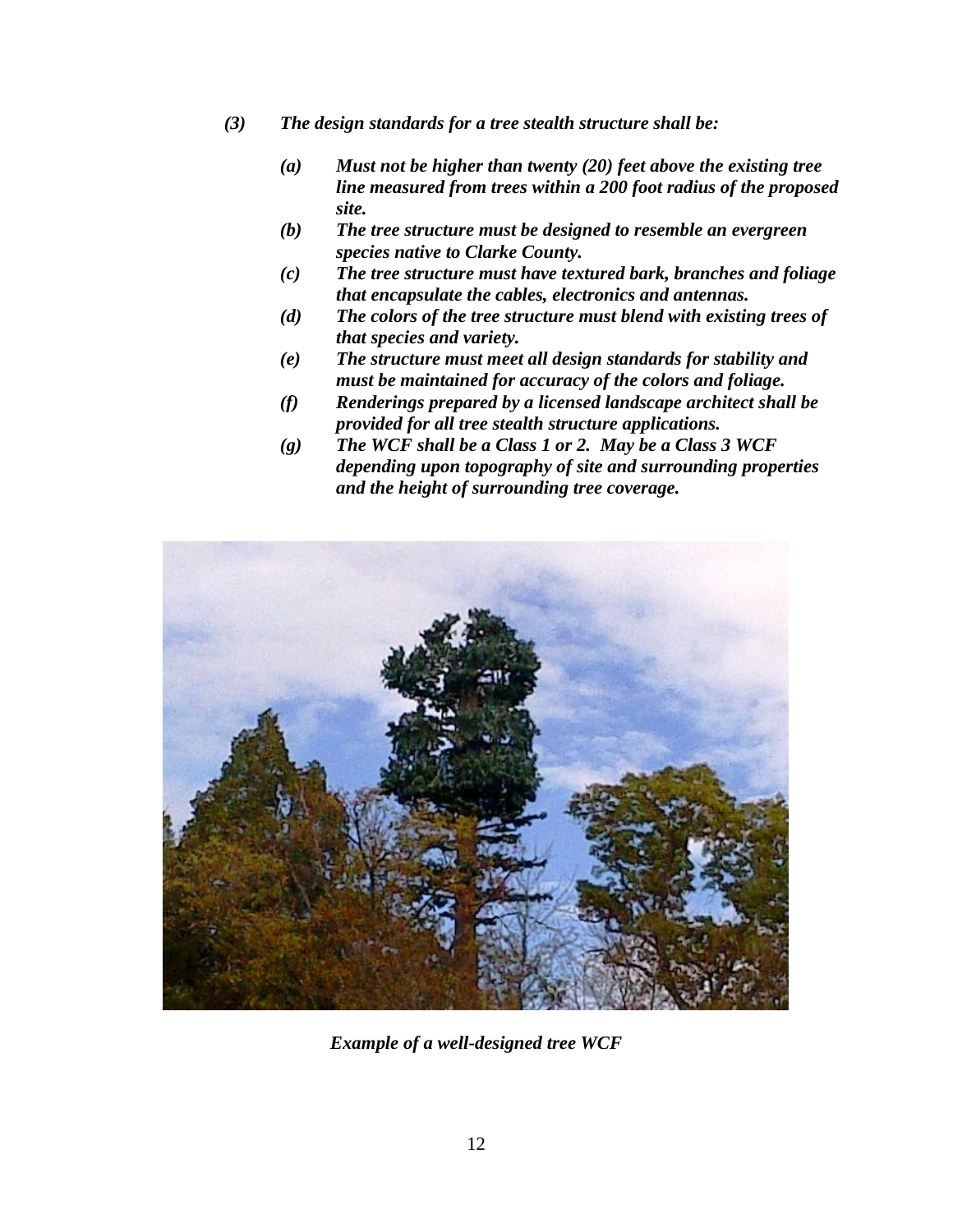- *(4) The Design standards for the flag pole stealth structure shall be:*
	- *(a) All antennas, cables, electronics and devices must fit within the designed enclosure of the flag pole.*
	- *(b) The flag pole shall be used as a flag pole and fly a flag accordingly. If the flag is flown at night adequate lighting shall be installed.*
	- *(c) The flag pole shall not have reflective paint.*
	- *(d) Renderings prepared by a licensed landscape architect shall be provided for all flag pole stealth structure applications.*
	- *(e) The WCF shall be a Class 1.*



**Example of a well-designed flag pole WCF**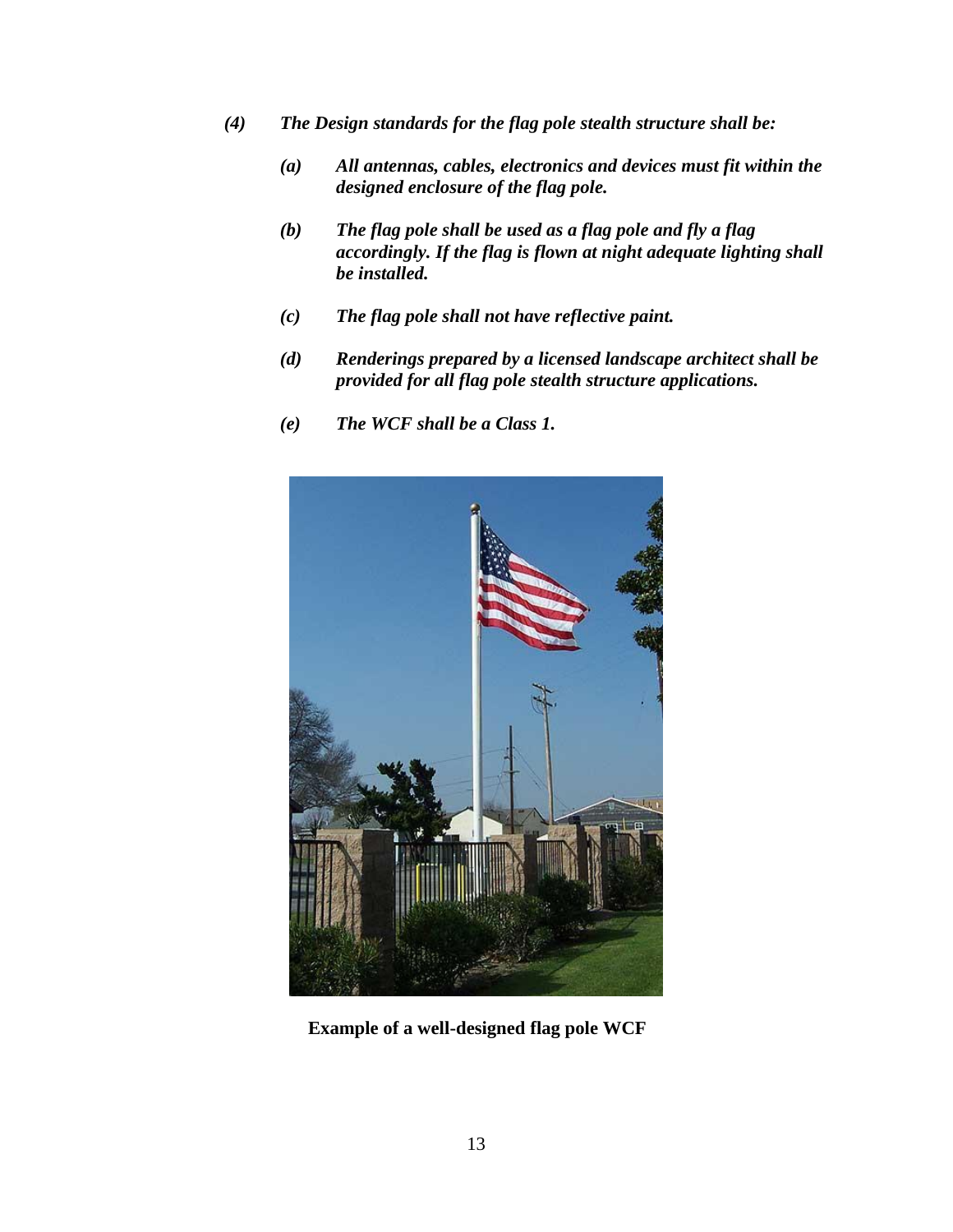#### 5. *Setbacks and Buffering*

*a. Setback requirements from property lines and structures. Class 1, 2, 3, and 4 WCFs shall be set back from all property lines and structures a distance equivalent to the WCF's fall zone, or the WCF's fall zone and required perimeter buffer area, whichever distance is greater. The WCF's designed fall zone shall be described in the applicant's site development plan. For parcels located adjacent to the Appalachian National Scenic Trail Corridor, WCFs shall be set back a minimum of 400 feet from the footprint of the Appalachian Trail.*

A monopole shall be set back a distance equal to at least 100% of its height from any property line. A monopole shall be set back a distance equal to at least twice its height from any public right of way (except as noted below). A monopole shall not be located on and shall be set back a distance equal to at least four times its height from the following:

- (1) Parcels comprising the Appalachian National Scenic Trail corridor
- (2) Parcels under permanent open space easement
- (3) The State Arboretum of Virginia portion of the University of Virginia's Blandy Farm
- (4) State designated Scenic Byways
- (5) The Shenandoah River (a state designated scenic river)
- (6) State Parks and Wildlife Management Areas.
- *b. Setback requirements for buildings and support equipment. For any building or structure associated with a WCF and inclusive of required perimeter buffer areas per subsection (d), the minimum setback from any property line abutting a public road or shared private access easement right of way shall be fifty (50) feet and in all other instances shall be no less than twenty-five (25) feet. No setback shall be required for private access easements or portions thereof designed exclusively to provide ingress and egress from the WCF compound to a public road.*
- *c. Method for measuring setback distances. Setbacks shall be measured from the closest structural member on the WCF. Guy lines shall be exempt from the minimum setback requirements in side and rear yards for the respective zoning district but shall comply with the front yard setback requirements.*
- *d. Perimeter buffer.* The monopole *Class 3 and 4 WCFs* shall be located in a wooded area of dense tree cover *referred to as the perimeter buffer*. This dense tree cover *The perimeter buffer* shall have a minimum depth *of 50 feet from the compound fencing* as a radius around the perimeter of the area to be cleared for the monopole WCF. All trees within  $120$  feet of the perimeter of the area to be cleared *the perimeter buffer* for the monopole *Class 3 or 4 WCF* must be retained, unless specifically approved for removal on the site *development* plan.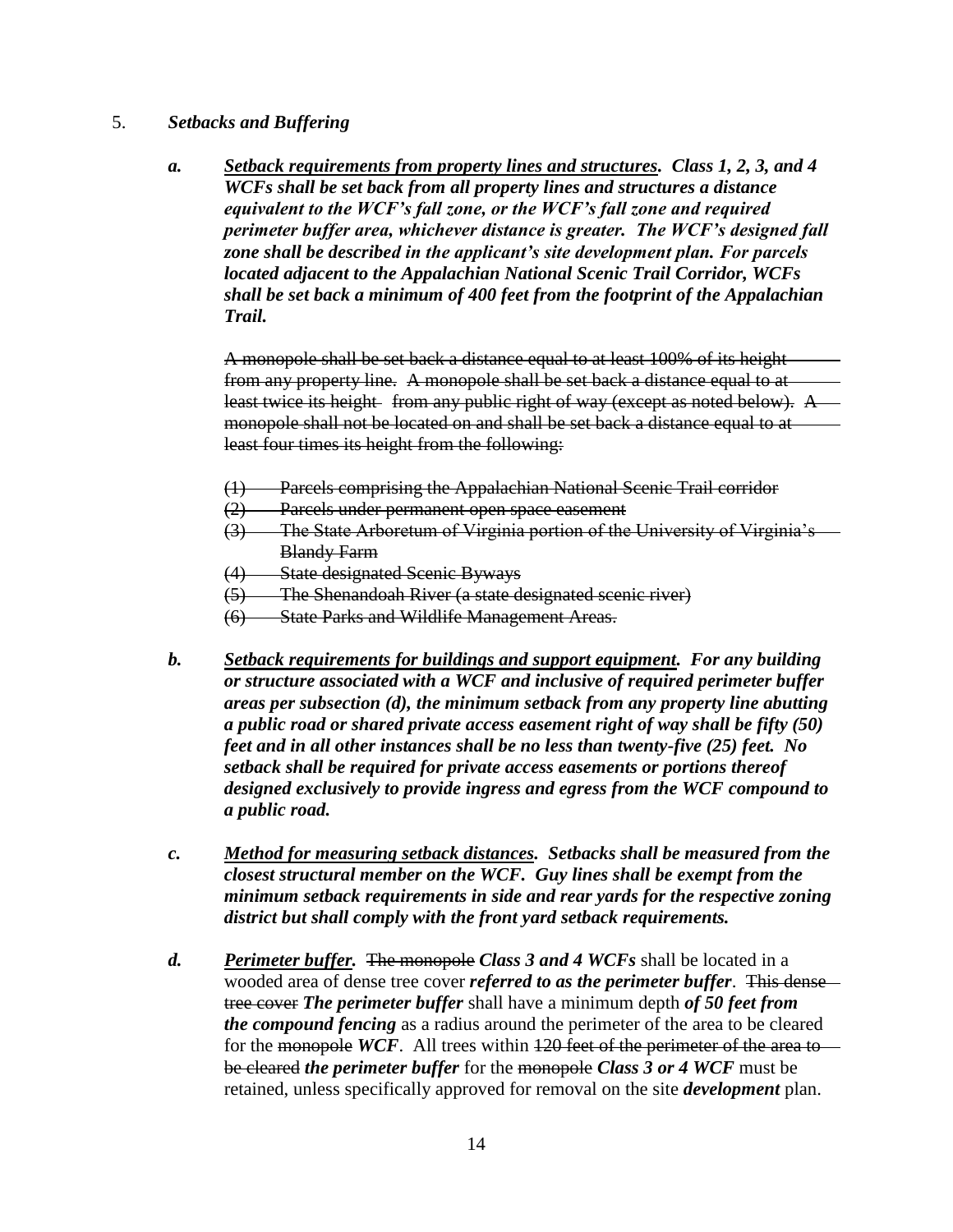*Within 25 feet of the compound fencing, the perimeter buffer shall be supplemented with evergreen trees planted in a double-staggered row and shrubs as necessary to effectively screen the compound and WCFstructure base from view. The Planning Commission may request additional planting within the remaining 25 feet of the perimeter buffer on a case-by case basis to ensure effective and appropriate screening. All vegetation within the perimeter buffer shall be maintained throughout the lifespan of the WCF.* 

- *e. Setbacks for co-location on other support structure. For co-location of antennas and equipment on a support structure other than a WCF (e.g., building, water tower, silo), the governing setbacks shall be the support structure's current setback requirements as enumerated in the Ordinance.*
- *6. Other Design Requirements*
	- *a. Compound design requirements.* The area to be cleared for the compound containing *a* the monopole *Class 1, 2, 3 or 4 WCF* and support facilities shall be the minimum necessary to accommodate the facilities and shall not exceed 2,500 square feet. The driveways accessing the compound shall be gated.
	- *b. Design requirements for buildings and support equipment.*
		- *(1) Equipment cabinets shall not be more than twelve (12) feet in height. Structures designed to house equipment shall not exceed the maximum building height for the zoning district in which the subject property is located.*
		- *(2) If the equipment cabinet or structure is located on the roof of a building, the area of the equipment structure and related equipment shall not occupy more than 25% of the roof area. The equipment cabinet or structure and related equipment shall also be completely screened from view on all sides of the building.*
		- *(3) Equipment cabinets or structures shall comply with all applicable building codes.*
	- *c. Advertisement signs are prohibited. Signs compliant to FCC requirements containing ownership, operational, and name plate data shall be allowed.*
	- *d. All WCFs shall have appropriate FCC signage and contact information for emergency communications.*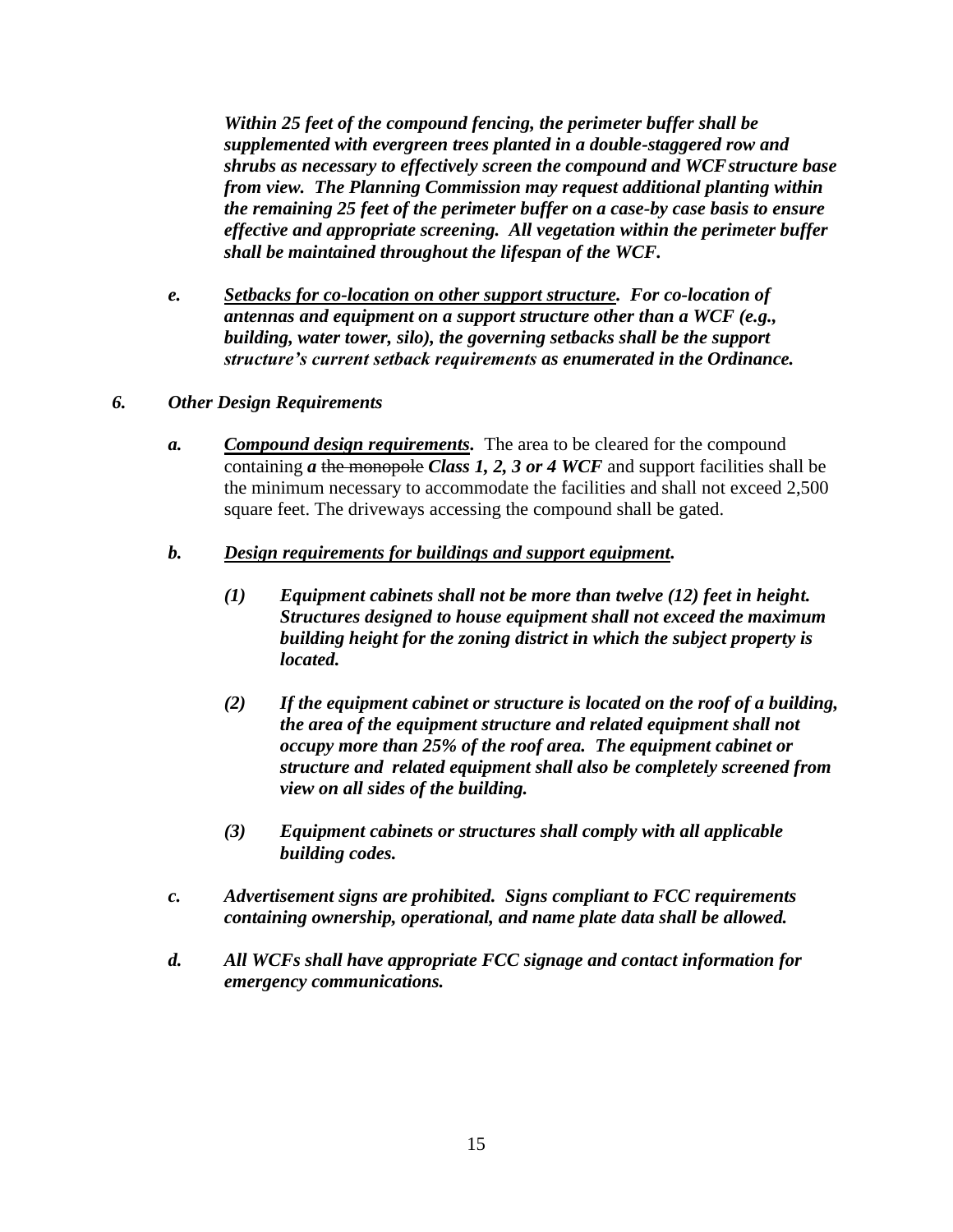### 6-H-12-b. *Application Requirements*

- 1. *Requirements for Class 1 and Class 2 WCF applications. Applicants requesting approval of a Class 1 or Class 2 WCFs shall submit the following information to the Zoning Administrator for review:*
	- *a. A site development plan consisting of a scaled plan and a scaled elevation view and other supporting drawings, calculations, and other documentation, signed and sealed by a licensed Professional Engineer, Surveyor, Landscape Architect or Architect, showing the following information:*
		- *(1) Legal description of subject property and proposed lease area (if applicable)*
		- *(2) Design and height of the proposed WCF,*
		- *(3) Proposed means of access from the public road to the WCF site*
		- *(4) Setbacks from the property lines, existing structures on the subject property, and existing private access easements*
		- *(5) Distances to uses and structures on adjacent properties*
		- *(6) Elevation of the proposed WCF site and surrounding topography*
		- *(7) Location of all improvements including but not limited to compound location, equipment cabinets, structures, fencing, and signage*
		- *(8) Existing tree coverage and vegetation*
		- *(9) Zoning of subject property and adjacent properties*
		- *(10) General location of all residences and structures within two-thousand (2,000) feet of the proposed WCF*
		- *(11) Any other information deemed by the Zoning Administrator to be necessary to assess compliance with this ordinance*
	- *b. A cover letter that outlines what the applicant is proposing to do on-site.*
	- *c. Any fees associated with the review of the application by the County and/or its consultant shall be paid by the applicant at submittal.*
	- *d. Structural engineering documentation shall be provided demonstrating compliance with all applicable building codes and regulations. A diagram and statement certified and sealed by a licensed structural engineer shall also be provided that describes the fall zone for the proposed WCF.*
	- *e. The Zoning Administrator may request additional information if needed while reviewing an application for administrative approval. Failure to provide the requested information shall result in the denial of the application.*
	- *f. A Karst plan per §6-H-15 shall be provided.*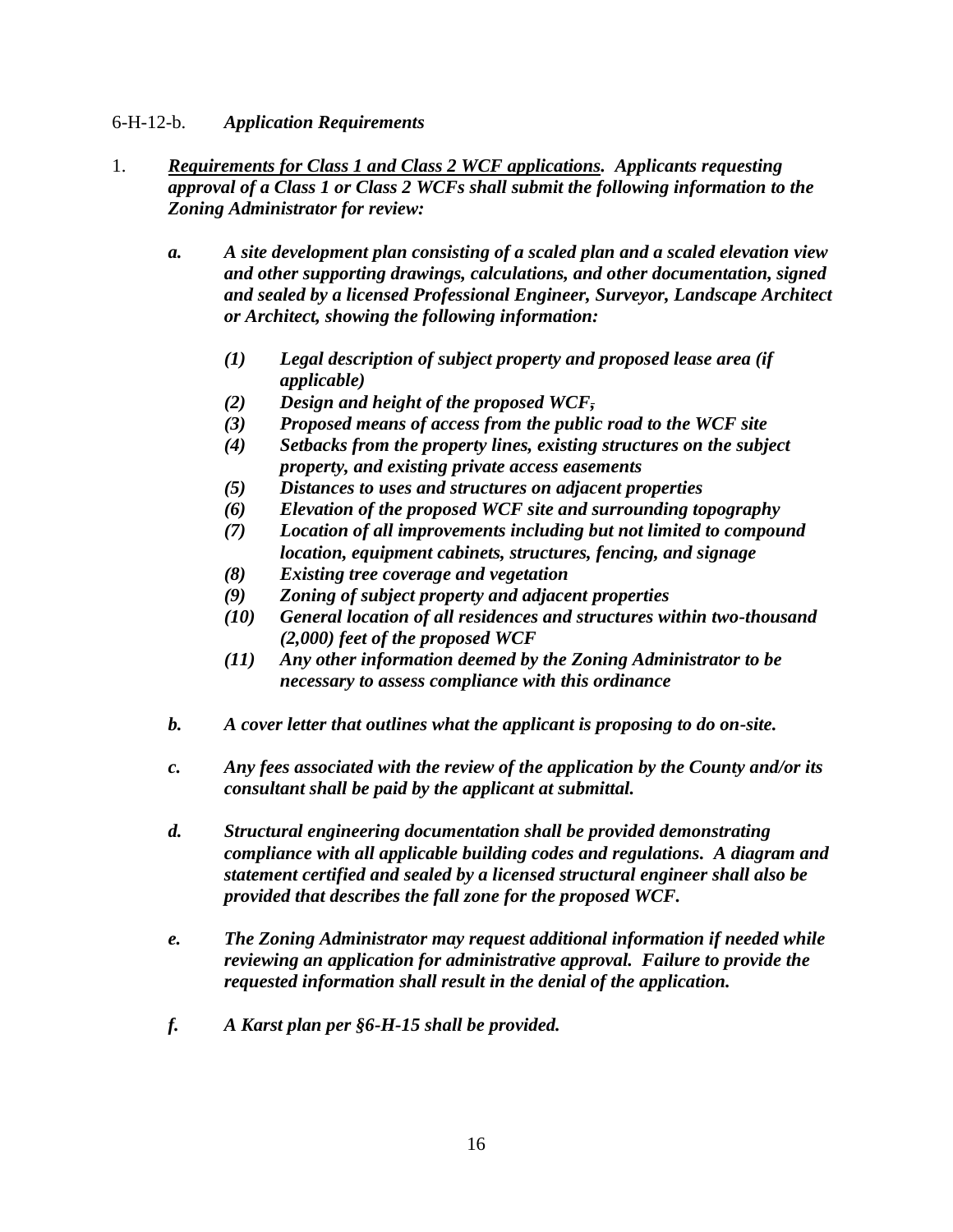- *g. A statement justifying the need for the project by a licensed telecommunications provider. In the event that none of the applicants are a telecommunications provider, a letter of intent from a licensed telecommunications provider to operate on the proposed WCF upon its completion shall be provided. This statement shall include the following:* 
	- *(1) A description of how the location of the proposed WCF is consistent with the guidance provided in the County's Telecommunications Engineering Study.*
	- *(2) The unsuitability of the use of existing WCFs, other structures or alternative technology not requiring the use of WCFs or structures to provide the services under consideration.*
	- *(3) A map depicting all co-location candidates in the search area, along with the RF analysis documentation as to their suitability. These include propagation modeling for the network before the applicant's request and after if approved.*
- *h. A description of compliance with all applicable Federal, State, or local laws including the following actual documents addressing the historic site impact review Section 106 Historical Review portion of the approved National Environmental Policy Act (NEPA) statement, and the TOWAIR determination results for FAA registration.*
- *i. A landscape plan showing specific landscape materials including proposed plantings to comply with perimeter buffer requirements.*
- *j. If required, a method of security fencing (no less than six (6) feet in height) with anti-climbing device and finished color and, if applicable, the method of camouflage and illumination.*
- *k. At least 2 (two) actual photographs of the site that include simulated photographic images of the proposed WCF at the proposed construction height and at a height 10% greater than the proposed construction height to simulate future co-location.* The photographs with the simulated image shall illustrate how the facility will look from adjacent roadways, nearby residential areas, or public buildings such as a school, church, etc.The Zoning Administrator reserves the right to select the location for the photographic images and require additional images. The applicant at the Zoning Administrator's request shall conduct a balloon test to demonstrate the height of a proposed monopole *WCF with a potential 10% height increase to simulate future co-location* and provide adjoining property owners with a 48-hour notice of the test.
- *l. The applicant shall identify the type of construction of the existing WCF(s) and the owner/operator of the existing WCF(s), if known.*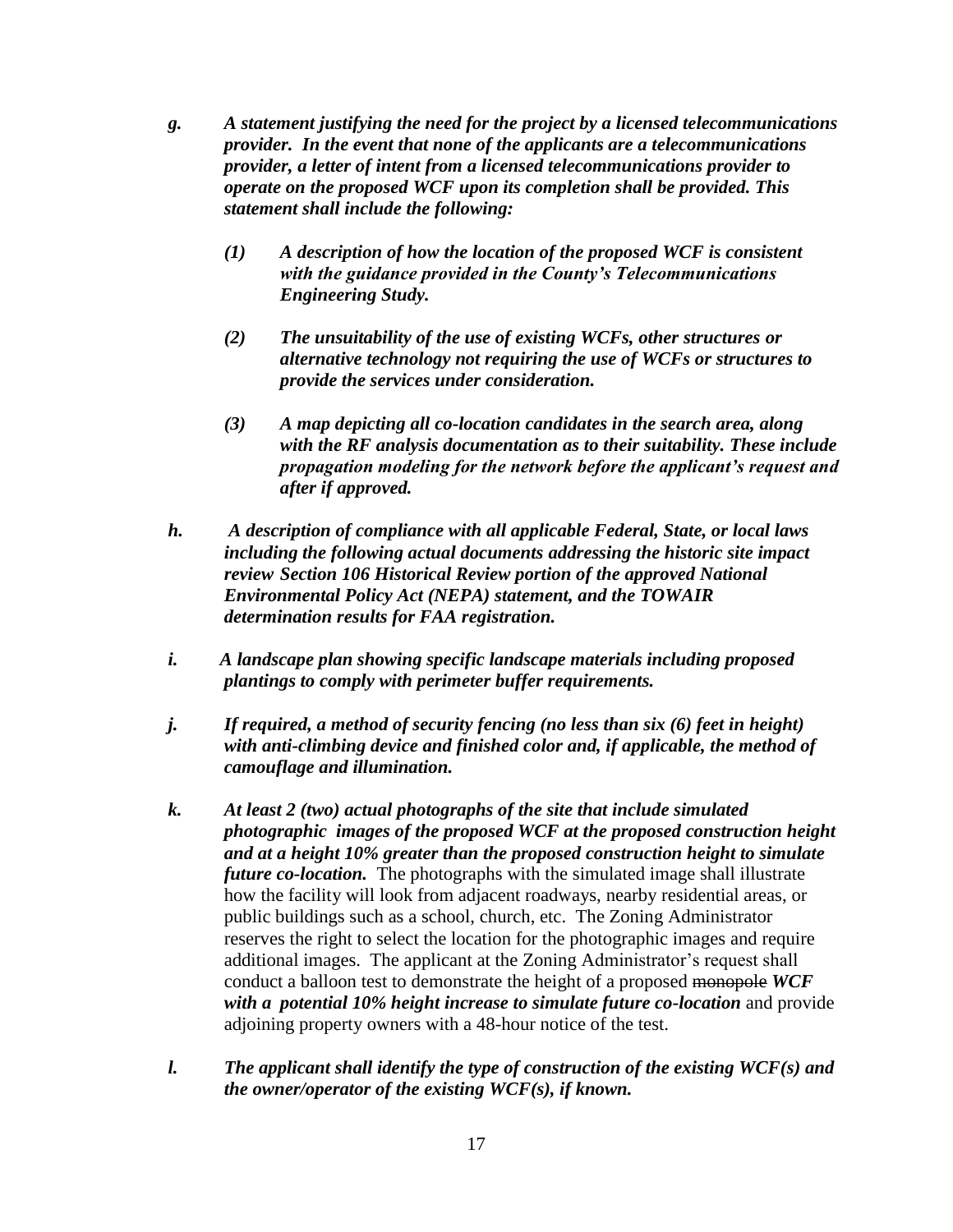- *m. A statement by the applicant as to whether construction of the WCF will accommodate co-location of antennas including the number and dimensions of available co-location positions.*
- *n. Identification of the entities providing the backhaul network for the WCF(s) described in the application and other cellular sites owned or operated by the applicant in the County.*
- *o. A description, including mapping at an appropriate scale, of the search area and coverage objective.* A figure depicting the radio frequency coverage (or propagation map) of the proposed facility and all nearby facilities *shall also be provided.* Propagation maps shall show a minimum of three (3) signal intensities in milliwatts.
- *p. A cost estimate for removal of the WCF and facilities from the site.*
- *q. An application for a site development plan review shall be signed by the owner(s) of the property on which the WCF is to be sited and by the telecommunications provider or developer of the WCF site.*
- 2. *Requirements for Class 3 and 4 WCF applications. In addition to the application requirements for Class 1 and Class 2 WCF applications, applicants requesting a Special* Use Permit to construct a new monopole *Class 3 or 4 WCF* shall submit the following information *to the Zoning Administrator for review and action by the Planning Commission and Board of Supervisors*:
	- a. *Applications for new proposed Class 3 WCFs shall depict a location that is consistent with the guidance regarding the Permitted Commercial Tower Development Areas (PCTDA) depicted in the County's Telecommunications Infrastructure and Broadband Study.*
	- *b. Applications for new proposed Class 4 WCFs shall demonstrate the following:* 
		- *(1) A location that is consistent with the guidance regarding the Permitted Commercial Tower Development Areas (PCTDA) depicted in the County's Telecommunications Infrastructure and Broadband Study.*
		- *(2) In order to justify a maximum height in excess of 120 feet, the applicant shall demonstrate one or more of the following conditions:*
			- *(a) The proposed site would provide a demonstrable coverage improvement over a Class 3 tower height and would be consistent with the guidance regarding the County's coverage goals in the Telecommunications Infrastructure and Broadband Study.*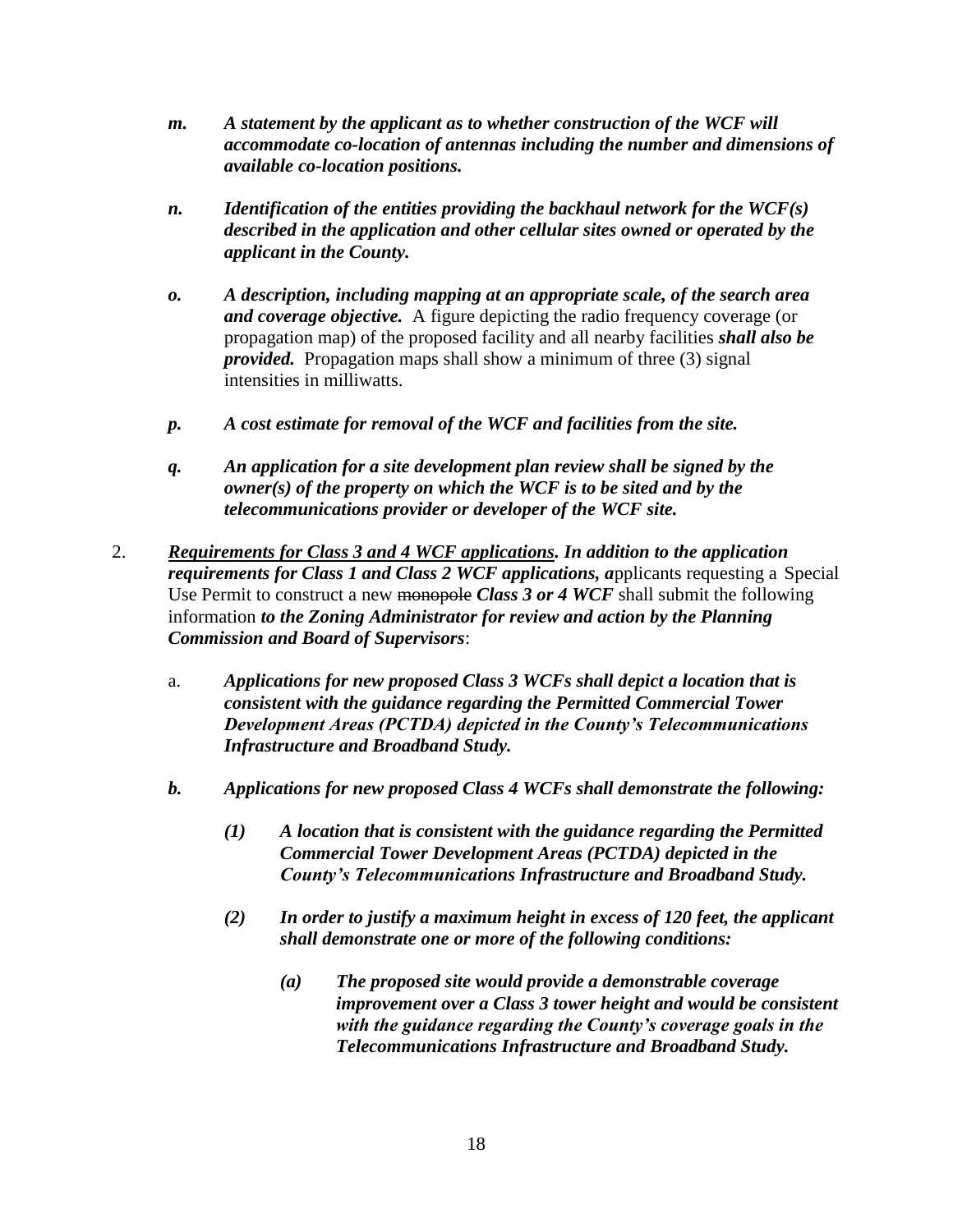- *(b) Need to ensure proper connectivity for microwave "point to point" systems. A Path Study and evidence of rejection from fiber optic providers shall be submitted with the application.*
- *(c) Proposed WCF is required by the property owner to be located in an area with a lower elevation in relation to the overall elevation of the subject property. Setback calculations with ground elevation profile diagrams and property owner requirements shall be submitted with the application.*
- *c*f*.* An application for a monopole Special Use Permit and site *development* plan *review* application shall be signed by the owner(s) of the property on which the monopole *WCF* is to be sited and by the telecommunications provider or developer of the monopole *WCF* site.
- *d*g. At time of submission of a monopole special use permit and site *development*  plan application, the applicant shall document that it considered at least two alternative sites *a new WCF is required because there is no existing structure of sufficient height within the Applicant's search ring available for possible colocation*, and set forth its reasons for selecting the site proposed. After a public hearing on an application, an applicant may be requested to consider alternate sites that in the opinion of the reviewing body will better comply with the *objectives and* regulations for monopole *siting of new WCF*s.
- *e*h. Verifiable evidence shall be provided in writing showing the lack of antenna space on existing towers, buildings, or other structures suitable for antenna location, or evidence of the unsuitability of existing tower locations for colocation.
- *c.* A Site development Plan consisting of a scaled plan and a scaled elevation view and other supporting drawings, calculations, and other documentation showing the location and dimensions of all improvements, including topography; existing zoning; existing tree coverage and vegetation; height requirements; setbacks from property line; access drives; fencing; distances to adjacent uses and adjacent buildings, and the general location of all residences and structures within two thousand (2,000) feet of the proposed monopole.
- c. A figure depicting the radio frequency coverage (or propagation map) of the proposed facility and all nearby facilities. Propagation maps shall show a minimum of three (3) signal intensities in milliwatts.
- d. At least 2 (two) actual photographs of the site that include simulated photographic images of the proposed monopole. The photographs with the simulated image shall illustrate how the facility will look from adjacent roadways, nearby residential areas, or public buildings such as a school, church, etc. The zoning administrator reserves the right to select the location for the photographic images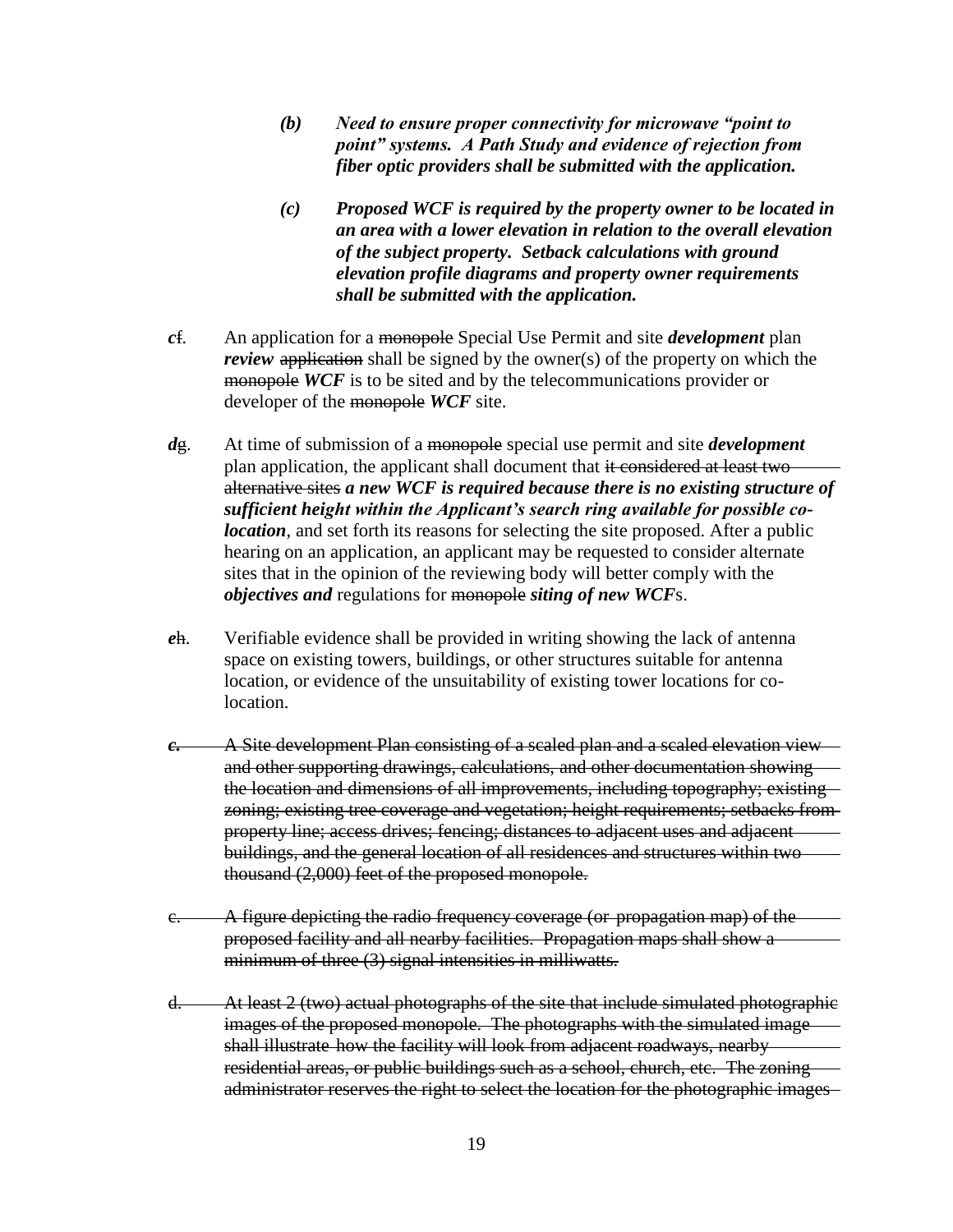and require additional images. The applicant at the zoning administrator's request shall conduct a balloon test to demonstrate the height of a proposed monopole and provide adjoining property owners with a 48-hour notice of the test.

- e. The zoning administrator may require other information deemed necessary to assess compliance with this ordinance.
- i. To ensure the structural integrity and wind load capacity of monopole, the monopole owner shall ensure that it is designed and maintained in compliance with standards contained in applicable building codes and regulations.

### *3. Requirements for amateur radio antennas (Class 5 WCFs).*

- *a. A site development plan to be reviewed and acted upon administratively by the Zoning Administrator shall be provided for all Class 5 WCFs. The site development plan shall depict the antenna design, height, and setbacks from property lines, public rights of way, private access easements, and existing structures on the subject property.*
- *b. Maximum height. The maximum height of a Class 5 WCF shall be the lowest height limitation permitted by Code of Virginia §15.2-2293.1.*
- *c. Setback requirements. Class 5 WCFs shall be set back a minimum distance of 100% of the antenna's height from all property lines and private access easements.*

## *4. Requirements for co-location applications.*

- *a. This section shall apply to all applications to co-locate new antennas and required support equipment on existing WCFs and structures, including the installation of distributed antenna systems (DAS).*
- *b. A site development plan consisting of a scaled plan and a scaled elevation view and other supporting drawings, calculations, and other documentation, signed and sealed by a licensed Professional Engineer, Surveyor, Landscape Architect or Architect, shall be provided by the Applicant showing the following information:*
	- *(1) Legal description of subject property and proposed lease area (if applicable)*
	- *(2) Sketch showing the existing WCF or structure, the dimensions and location of the antenna and equipment to be co-located, and the proposed change in the height of the structure as a result of the colocation if applicable*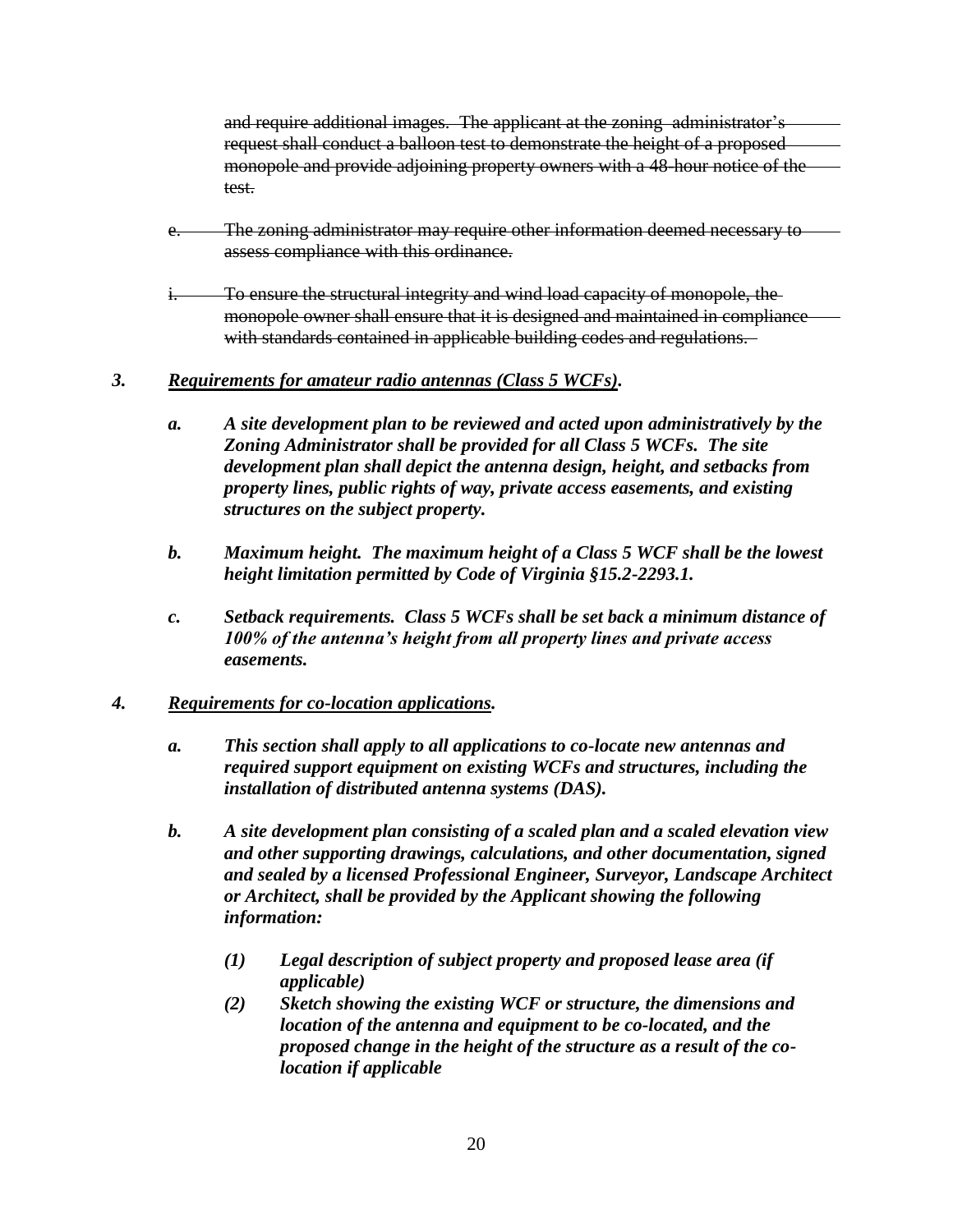- *(3) Sketch showing dimensions and location of all proposed equipment, cabinets, and structures to be added to the WCF compound. For colocation on structures other than a WCF, setback distances from property lines and adjacent structures shall be shown.*
- *(4) All proposed changes to existing landscaping, buffering, fencing, signage, and other material site features.*
- *(5) Any other information deemed by the Zoning Administrator to be necessary to assess compliance with this ordinance*
- *c. Co-location applications shall be signed by the property owner or by the owner or lessee of the WCF or structure.*
- *d. Applications to co-locate a new antenna and equipment on an existing WCF shall be considered an amendment of the existing site development plan for the WCF and shall be acted upon administratively by the Zoning Administrator. For co-location on Class 3 or Class 4 WCFs, such applications shall demonstrate compliance with any special conditions imposed in conjunction with the special use permit.*

### *5. Requirements for applications to upgrade/maintain existing equipment.*

- *a. This section shall apply to all applications to upgrade, change, modify, or maintain existing equipment on a WCF or a structure containing antennas for telecommunications. This section shall also apply to applications to upgrade, change, modify, or maintain structural elements of existing WCFs or structures containing antennas for telecommunications.*
- *b. A site development plan consisting of a scaled plan and a scaled elevation view and other supporting drawings, calculations, and other documentation, signed and sealed by a licensed Professional Engineer, Surveyor, Landscape Architect or Architect, shall be provided by the Applicant showing the following information:*
	- *(1) Legal description of subject property and proposed lease area (if applicable)*
	- *(2) Sketch showing dimensions and location of all proposed equipment, cabinets, and structures to be added, changed, or otherwise altered and their position on the WCF compound. For changes to existing equipment on structures other than a WCF, changes to setback distances from property lines and adjacent structures shall be shown.*
	- *(3) All proposed changes to existing landscaping, buffering, fencing, signage, and other material site features.*
	- *(4) Any other information deemed by the Zoning Administrator to be necessary to assess compliance with this ordinance*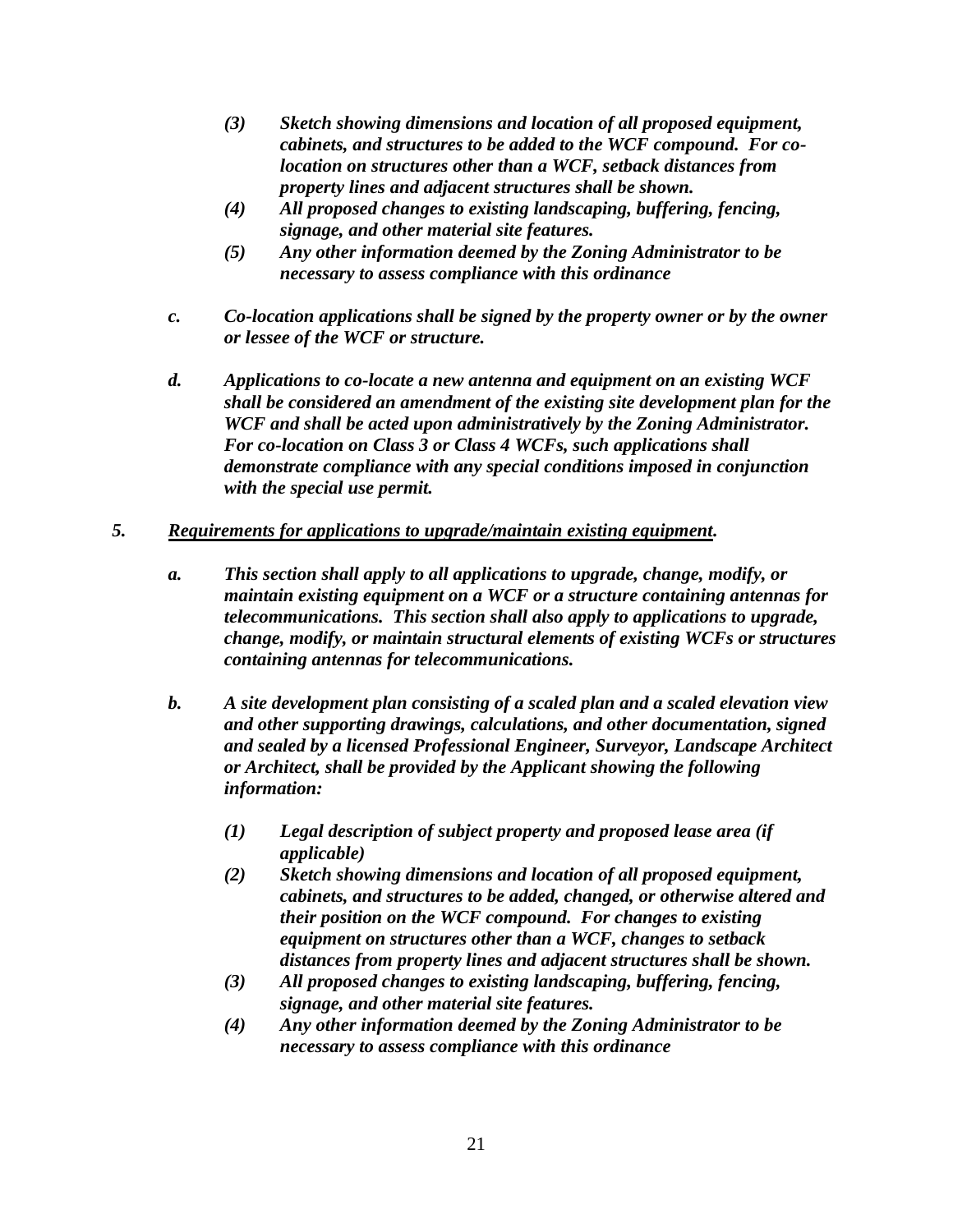- *c. Applications to upgrade/maintain existing equipment shall be signed by the property owner or by the owner or lessee of the WCF or structure.*
- *d. Applications to replace equipment on an existing WCF shall be considered an amendment of the existing site plan for the WCF and shall be acted upon administratively by the Zoning Administrator. For co-location on Class 3 or Class 4 WCFs, such applications shall demonstrate compliance with any special conditions imposed in conjunction with the special use permit.*

## 6-H-12-c. *Inactive WCFs; Removal Bond Required*

- *1. Inactive WCFs.* The owner of the monopole *an inactive WCF* shall dismantle the monopole *support structure, antennas,* and all associated structures if no functioning privately owned telecommunication antenna is attached to the monopole for 12 consecutive months *WCF is operated for a continuous period of six (6) months*, and restore the site as nearly as possible to preexisting site conditions. *The owner of the WCF shall remove the same within ninety (90) days of receipt of notice from the County notifying the owner of the inactive WCF. If there are two or more users of a single WCF, then this provision shall not become effective until all users cease using the WCF.*
- *2. Annual user reports. The owner of a Class 1, 2, 3 or Class 4 WCF shall provide, by July 1 annually to the Zoning Administrator, an inventory of all active and inactive users on the WCF.*
- *3.* A bond *or letter of credit* must *shall* be posted at the time of monopole *WCF* approval, in the event the County must remove the monopole *WCF* upon abandonment. This bond *or letter of credit* shall be equal to the cost to remove the monopole *WCF*, all monopole *WCF* and fence footers, underground cables, and support buildings, plus 25%. The bond *or letter of credit* shall be renewed every five years *remain in effect* for the life of the monopole *WCF*.

## *6-H-12-d. Third-Party Engineering Review*

*The County reserves the right to employ the services of a third-party wireless telecommunications engineer or consultant to review all WCF applications. All applicable costs for the third-party review shall be the responsibility of the applicant.* 

## *6-H-12-e. Engineering Information Provided by Applicant*

*Any information of an engineering nature that the applicant submits, whether civil, mechanical, or electrical, shall be certified by a licensed professional engineer.*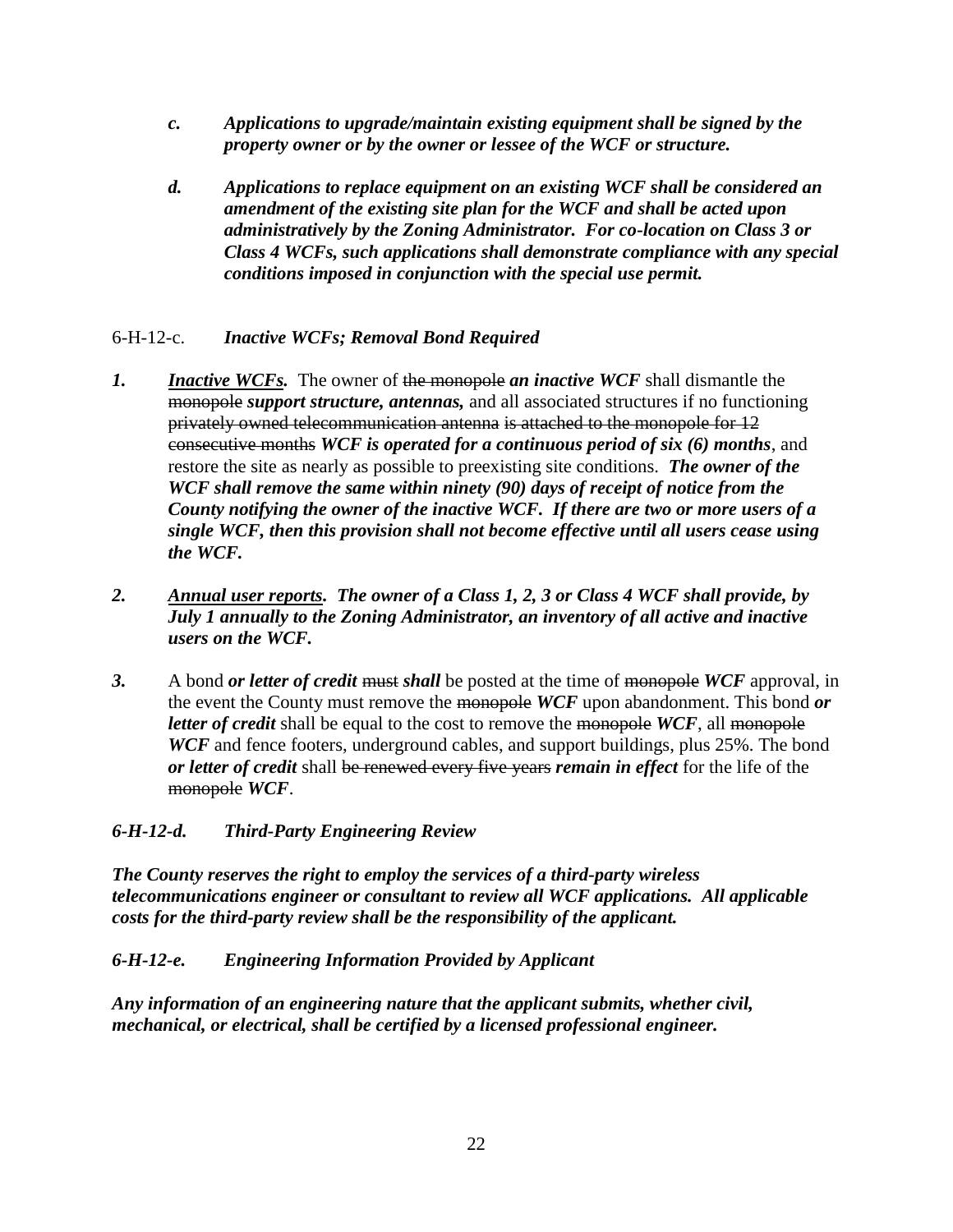6-H-12-f Monopoles, antennas, and equipment mounted to or located at the base of the monopole shall either maintain a flat, non-glossy, non-reflective galvanized steel finish or be painted a neutral color so as to reduce visual obtrusiveness.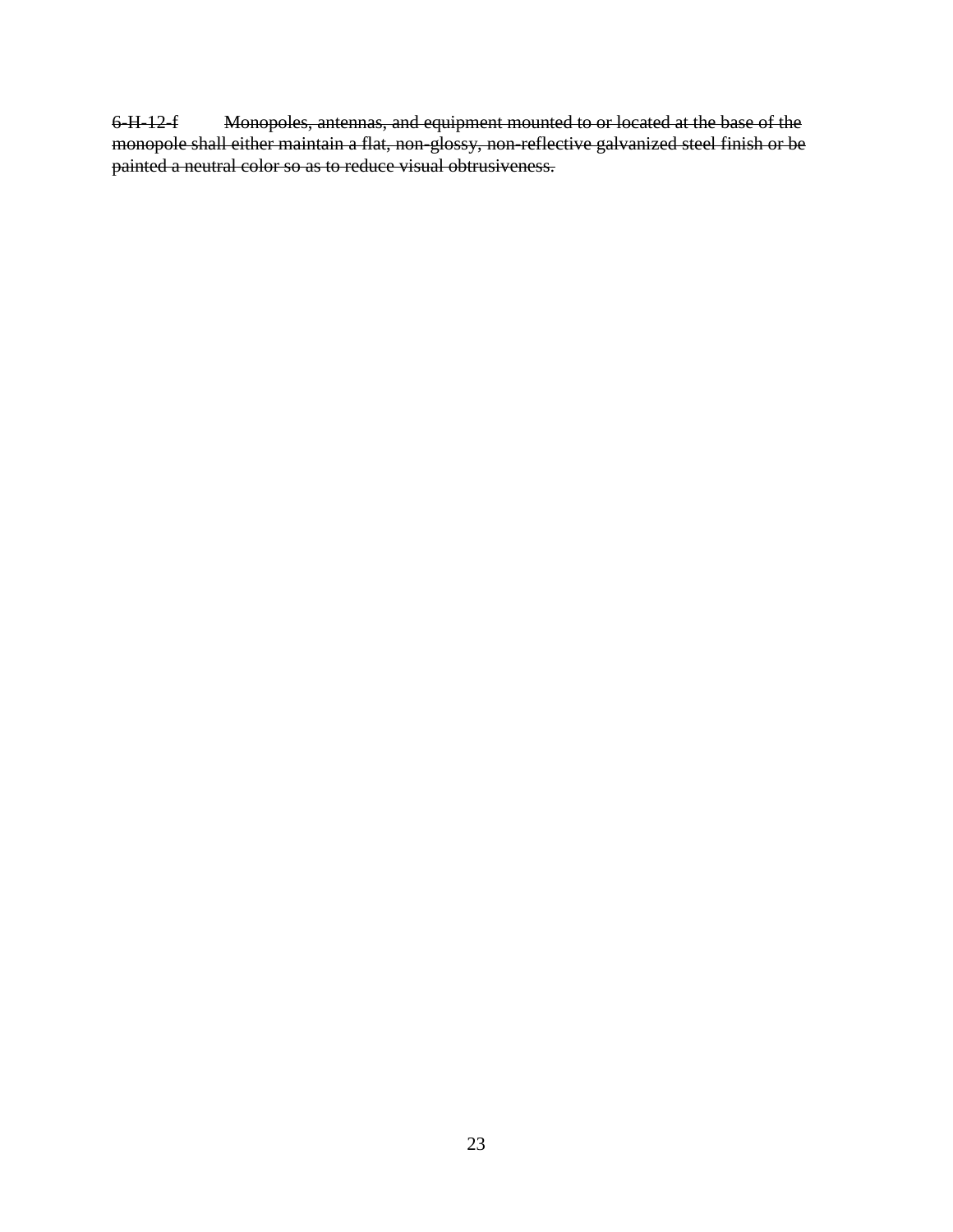## **REVIEW PROCEDURES BY CLASS**

| <b>Class</b>   | <b>Approval</b>  | <b>Review Process</b>                                              |
|----------------|------------------|--------------------------------------------------------------------|
|                | <b>Authority</b> |                                                                    |
| $Co-$          | Zoning           | 1. Pre-application meeting held with Zoning Administrator, who     |
| location*      | Administrator/   | determines whether engineering review will be required as well as  |
|                | By-right         | whether any Article 6 requirements may be waived.                  |
|                |                  | 2. Site Development Plan application filed with Zoning             |
|                |                  | Administrator.                                                     |
|                |                  | 3. Zoning Administrator acts on application within 60 days.        |
| 1              | Zoning           | 1. Pre-application meeting held with Zoning Administrator, who     |
| $(50'$ max)    | Administrator/   | determines whether engineering review will be required as well as  |
|                | By-right         | whether any Article 6 requirements may be waived.                  |
|                |                  | 2. Site Development Plan application filed with Zoning             |
|                |                  | Administrator.                                                     |
|                |                  | 3. Zoning Administrator acts on application within 60 days.        |
| $\overline{2}$ | Planning         | 1. Site Development Plan application filed with Zoning             |
| $(80'$ max)    | Commission/      | Administrator following required pre-application meeting.          |
|                | By-right         | 2. Application is routed to Planning Commission's Plans Review     |
|                |                  | Committee, engineering consultant, Karst engineer, and other       |
|                |                  | applicable agencies for review.                                    |
|                |                  | 3. Application forwarded to Planning Commission to schedule/hold   |
|                |                  | public hearing once all reviewers have commented.                  |
|                |                  | 4. Planning Commission acts on application within 60 days.         |
| 3              | Board of         | 1. Special use permit and site development plan applications filed |
| $(120'$ max)   | Supervisors      | with Zoning Administrator following required pre-application       |
|                | with Planning    | meeting.                                                           |
|                | Commission       | 2. Application is routed to the engineering consultant, to the     |
|                | review/          | Planning Commission's Plans Review Committee, Karst engineer,      |
|                | Special Use      | and other applicable agencies for review.                          |
|                |                  | 3. Application forwarded to Planning Commission to schedule/hold   |
|                |                  | public hearing once all reviewers have commented.                  |
|                |                  | 4. Planning Commission makes formal recommendation on              |
|                |                  | application.                                                       |
|                |                  | 5. Application forwarded to Board of Supervisors to schedule/hold  |
|                |                  | public hearing.                                                    |
|                |                  | 6. Board of Supervisors takes formal action on special use         |
|                |                  | permit/site plan application.                                      |
| $\overline{4}$ | Board of         | 1. Special use permit and site development plan applications filed |
| $(199'$ max)   | Supervisors      | with Zoning Administrator following required pre-application       |
|                | with Planning    | meeting.                                                           |
|                | Commission       | 2. Application is routed to the engineering consultant, to the     |
|                | review/          | Planning Commission's Plans Review Committee, Karst engineer,      |
|                | Special Use      | and other applicable agencies for review.                          |
|                |                  | 3. Application forwarded to Planning Commission to schedule/hold   |
|                |                  | public hearing once all reviewers have commented.                  |
|                |                  | 4. Planning Commission makes formal recommendation on              |
|                |                  | application.                                                       |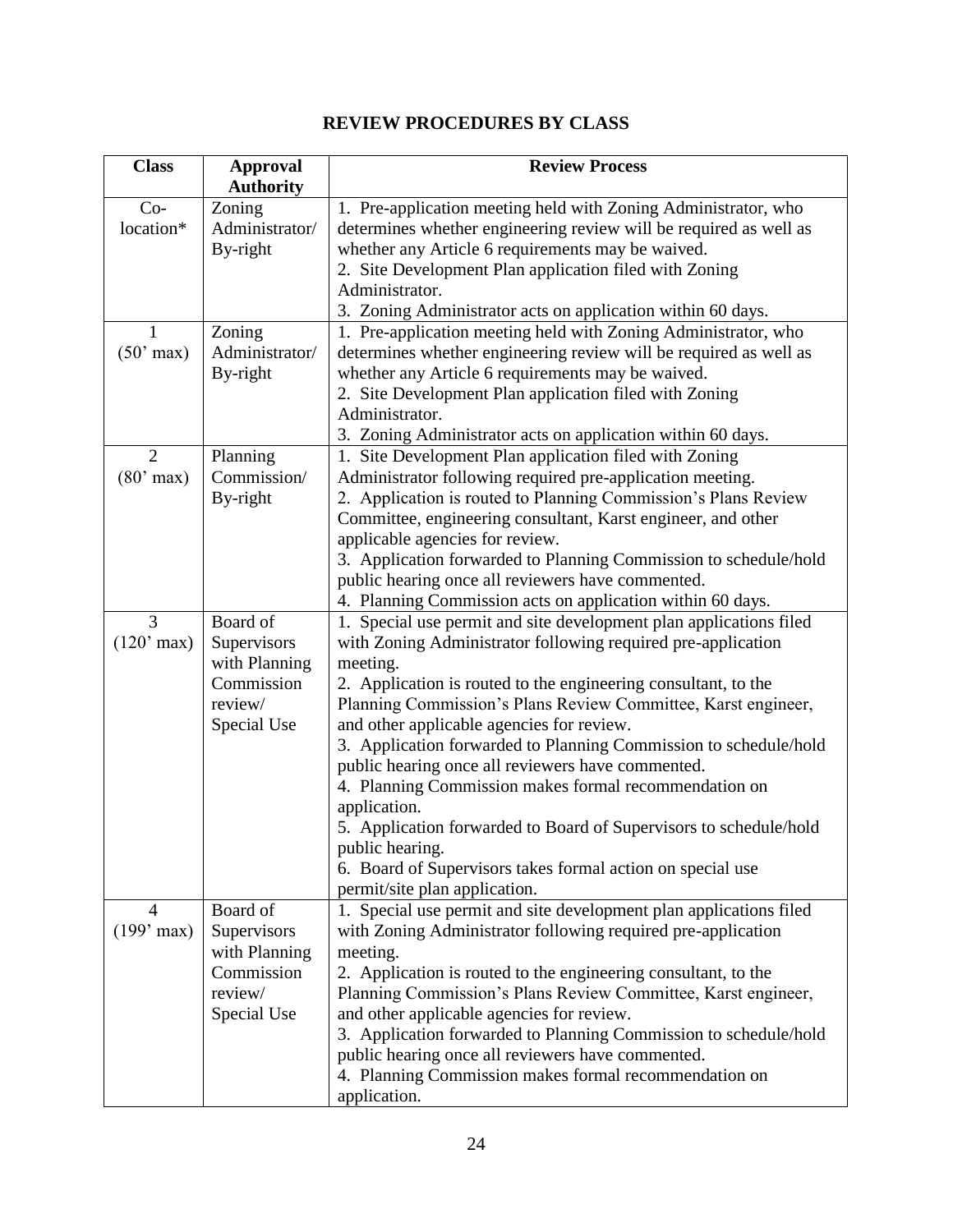|          |                | 5. Application forwarded to Board of Supervisors to schedule/hold |
|----------|----------------|-------------------------------------------------------------------|
|          |                | public hearing.                                                   |
|          |                | 6. Board of Supervisors takes formal action on special use        |
|          |                | permit/site plan application.                                     |
| 5        | Zoning         | 1. Pre-application meeting held with Zoning Administrator, who    |
| (amateur | Administrator/ | determines whether engineering review will be required as well as |
| radio)   | By-right       | whether any Article 6 requirements may be waived.                 |
|          |                | 2. Site Development Plan application filed with Zoning            |
|          |                | Administrator.                                                    |
|          |                | 3. Zoning Administrator acts on application within 60 days.       |

\* Review procedure is the same for new distributed antenna systems (DAS) and upgrades/equipment maintenance on an existing WCF.

**---------------------------------**

## **PROPOSED NEW DEFINITIONS (ARTICLE 9)**

*Compound area – The area located at the base of the WCF, defined by a fenced boundary, that contains support structures, generators, equipment cabinets or shelters, and other accessory items necessary to the function of the WCF and the antennas located on it.*

*Co-location -- The shared use of an antenna support structure by two or more wireless service providers or other entities that operate antennas. Co-location may occur on structures other than wireless communication facilities (WCFs) including but not limited to water tanks, lattice towers, rooftops, utility poles, silos, and similar structures. The use of a non-WCF structure by one wireless service provider or other entity that operates antennas shall also be considered co-location.*

*Distributed Antenna System (DAS) – A network of spatially separated antenna nodes connected to a common source via a transport medium that provides wireless service within a geographic area or structure.*

*Fall zone – The maximum distance from the structure base of a wireless communications facility (WCF) that the WCF is designed to fall in the event of a structural failure and collapse.*

*Monopole -- A hollow or solid, cylindrical self-supporting structure which is made of steel, wood or concrete.* 

*Permitted Commercial Tower Development Area (PCTDA) – Pre-planned location areas where it is recommended that WCFs be constructed to provide for commercial wireless carriers. PCTDAs are designated in the County's Telecommunications Infrastructure and Broadband Study and are plotted at road intersections with a ½ mile radius for proposed WCF locations.*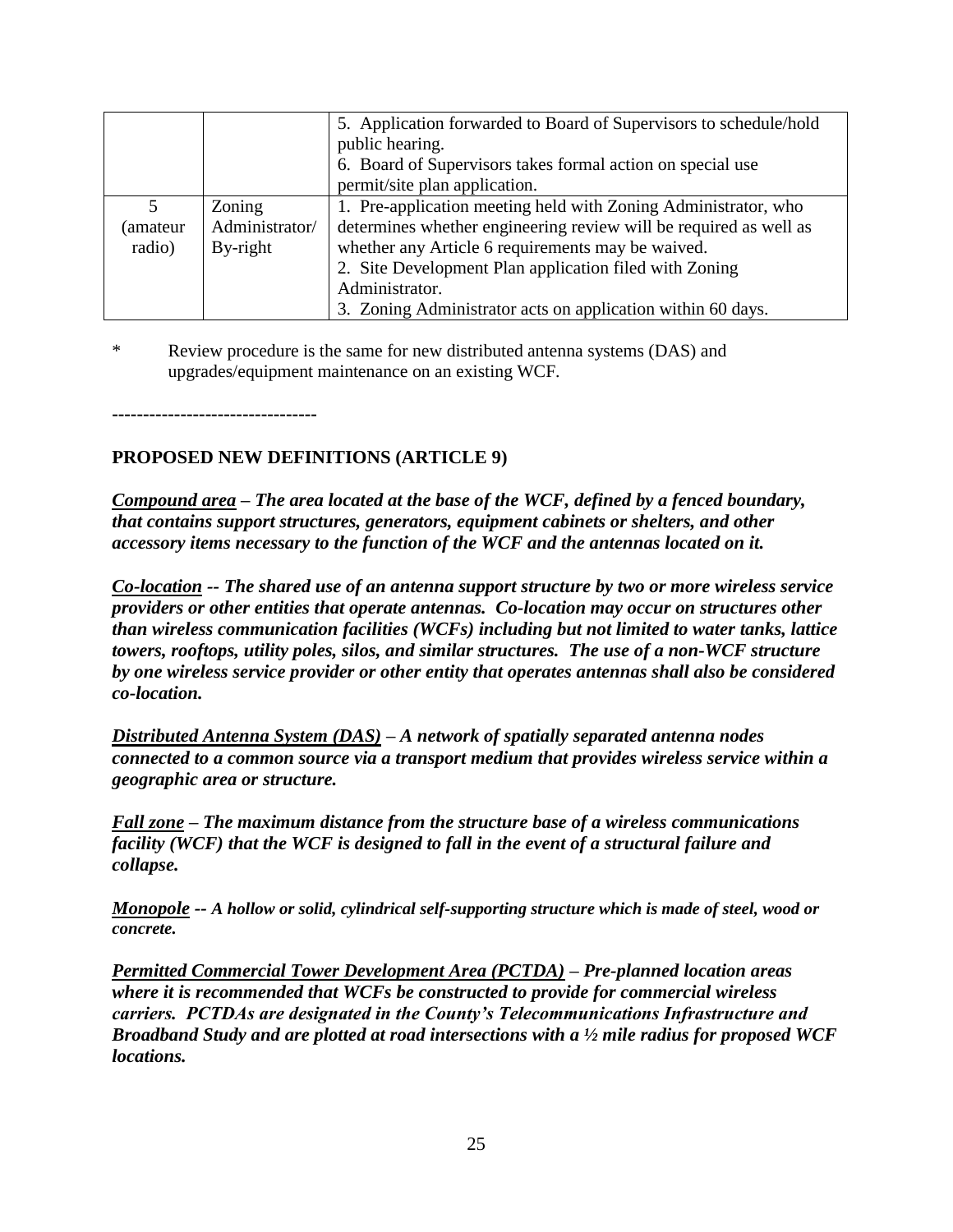*Stealth technology -- A design method to conceal or disguise antenna structures and antennas associated with wireless communication facilities including, but not limited to, tree poles, flag poles, bell towers, silos, and lookout towers.*

*Wireless Communication Facility (WCF) – All infrastructures and equipment including, but not limited to, antenna support structures, antennas, transmission cables, equipment shelters, equipment cabinets, utility pedestals, ground equipment, fencing, signage, and other ancillary equipment associated with the transmission or reception of wireless communications.* 

**---------------------------------------**

### **PROPOSED ZONING DISTRICT USE ASSIGNMENTS (ARTICLE 3)**

### **Agricultural-Open Space-Conservation (AOC) District**

Permitted Uses

*3-A-1-a-1-i Wireless Communication Facilities – Class 1, 2, and 5*

Accessory Uses

*3-A-1-a-2-f Co-location of antennas on existing approved antenna support structure*

Special Uses

3-A-1-a-3-m Monopoles greater than 50 feet in height for commercial telecommunications antennae

*3-A-1-a-3-w Wireless Communication Facilities – Class 3 and 4*

### **Forestal-Open Space-Conservation (FOC) District**

#### Permitted Uses

*3-A-2-a-1-i Wireless Communication Facilities – Class 1, 2, and 5*

Accessory Uses

*3-A-2-a-2-f Co-location of antennas on existing approved antenna support structure*

Special Uses

3-A-2-a-3-j Monopoles greater than 50 feet in height for commercial telecommunications antennae

*3-A-2-a-3-s Wireless Communication Facilities – Class 3 and 4*

### **Rural Residential (RR) District**

Permitted Uses *3-A-3-a-1-e Wireless Communication Facilities – Class 1, 2, and 5*